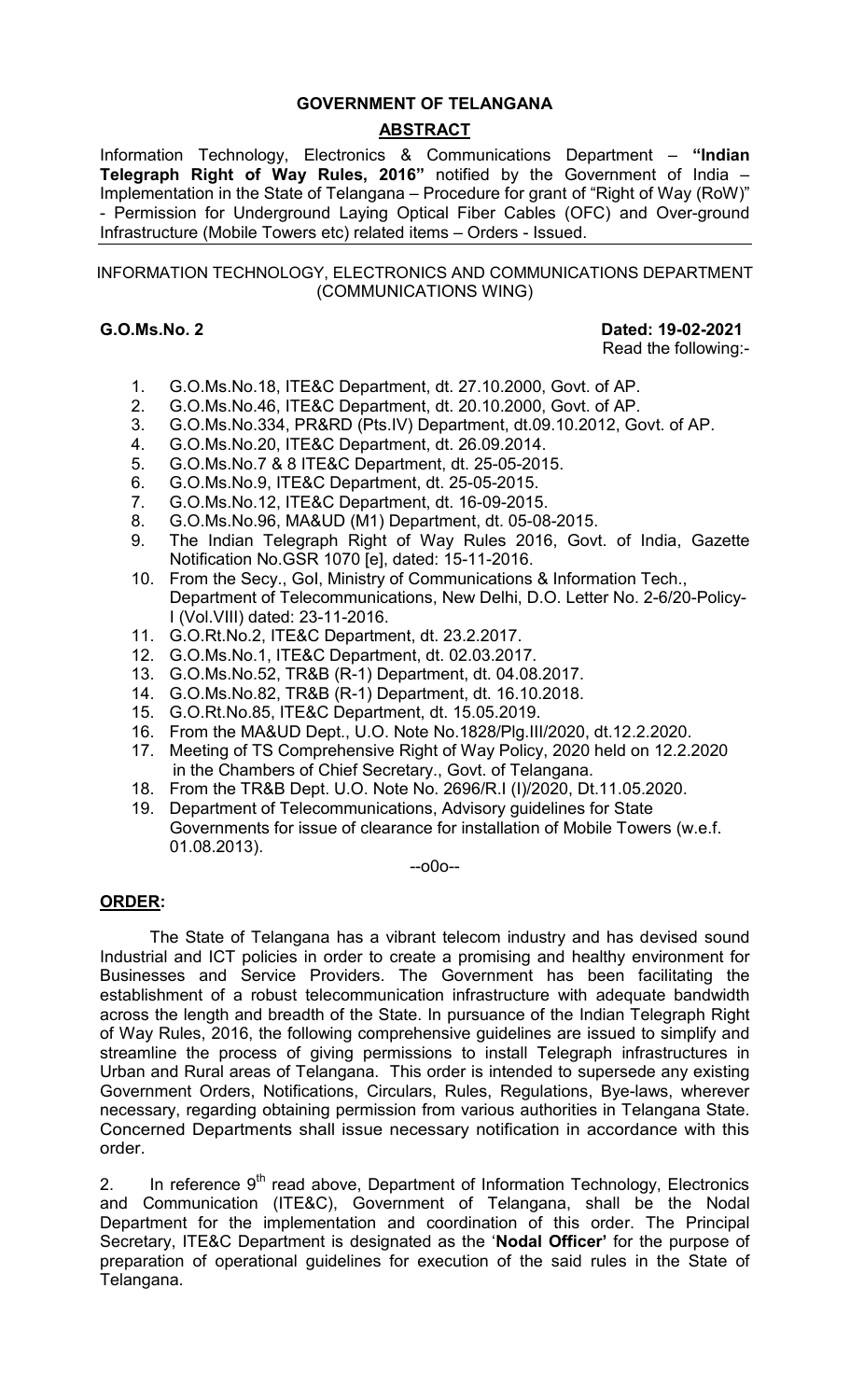3. "Local/ Nodal Authorities" designated for various Departments to give permissions for use of the Government and quasi-Government properties are listed in Table-1 of Annexue-1.

4. All permissions related to Right of Way (RoW) shall be granted through an electronic application process with a single online web portal – https://tsrightofway.cgg.gov.in. In reference  $9<sup>th</sup>$  read above, the rules mandate that every application shall be accompanied with the following charges towards Administrative expenses of examination of application and the proposed work process by the appropriate authorities –

- i. INR 1000/- per Kilo meter of Underground infrastructure.
- ii. INR 10,000/- per application of Overground infrastructure.

The procedure for submitting applications and obligations of "Applicants" for establishment of various Telecom Infrastructures is detailed in Annexure - A.

5. **Definitions**: Definitions are included in the APPENDIX.

"Telecom Infrastructure" means the Overground and Underground telegraph infrastructure as defined in Indian Telegraph Right of Way Rules, 2016 and includes:

- i. Optical Fiber Cable Underground or Overground (Aerial).
- ii. Mobile Towers Ground based towers [GBT], Ground Based Masts [GBM], Roof Top towers [RTT] and Roof Top Poles [RTP].
- iii. Cell on Wheel [CoW].
- iv. In-Building Solution (IBS)
- v. Small Cell and Micro communication equipment (Micro Cell or Pole) or any other appliances, apparatus, etc., necessary for effective establishment and maintenance of Telecom services.

# 6. **Permission for Right of Way (RoW) for Underground and Overground Optical Fiber Cable**

- i. The works of laying optical Fiber cable (Under Ground and Aerial) by the side of the roads and other places are done by the licensee. The Applicant shall have to take prior permission from appropriate authorities for laying optical Fiber along the roads, land, power supply poles, Bridges, etc. under ownership of various Departments / institutions like Roads and Buildings Department, Panchayat Raj, Forest Department, Urban Local Bodies, other authorities under the jurisdiction of State Government, Central Government also from the private owners.
- ii. All restoration activities shall be undertaken by the respective department. The fees shall include Administrative fees, Restoration charges, and Bank guarantee by the Applicant. The details of the fee structure and restoration guidelines are mentioned in Annexure - 2.
- iii. No permissions of ROW for Underground Optical Fiber Cable shall be accorded during the monsoon period i.e. between  $1<sup>st</sup>$  July to  $15<sup>th</sup>$  September every year. However, in case of any urgency, the restoration charges levied shall be 2.5 times more than the normal charges subject to restoration by Department only.
- iv. Road cutting permissions shall be accorded for installation through Horizontal Direction Drilling (HDD) method only and the open road cutting method shall not be used in twin cities and Municipal Corporations. In case of rocky terrain, the concerned Department may be approached for providing an alternative option/ method.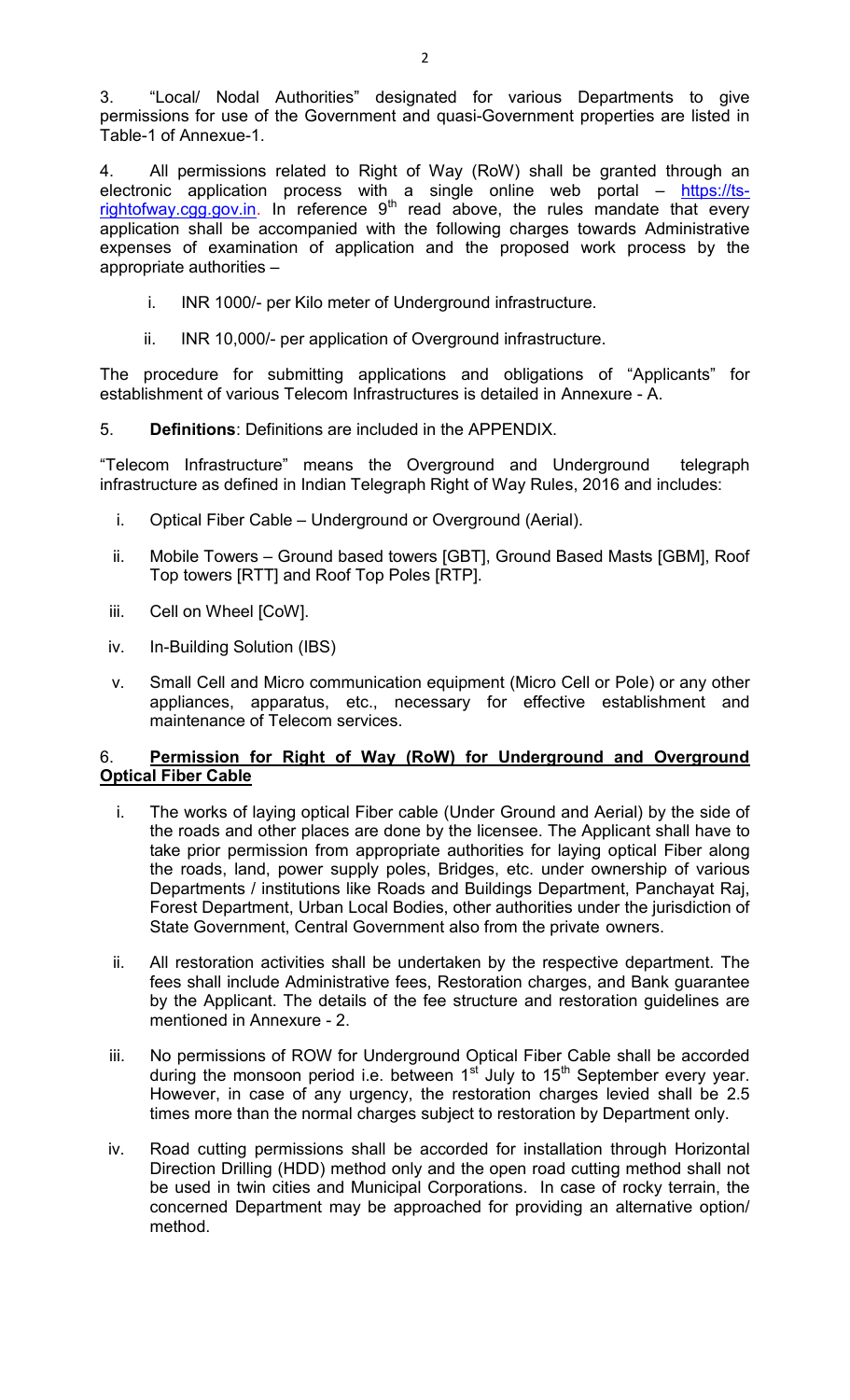# v. Powers of Nodal Authority to supervise the work

- a. The Nodal Authority may supervise the execution of work to ascertain if the conditions imposed in the grant of permission are observed by the Applicant.
- b. The Nodal Authority may, on the basis of such supervision, impose such other reasonable conditions as it may think fit.
- c. The Nodal Authority comes to the conclusion that the Applicant has willfully violated any of the conditions of grant of permission, It may forfeit in full or in part, the Bank guarantee submitted by the Applicant and withdraw the permission granted to the Applicant, for reasons to be recorded in writing. Provided that no action shall be taken under this subrule unless the Applicant has been given an opportunity of being heard.
- vi. The Government is of the view that the Poles and Overground Optical Fiber Cables become an impediment to traffic and vehicular movement. The erection of unauthorized poles also eats into footpath spaces. All attempts must thus be made by the Applicant to undertake OFC laying activities through underground.
- vii. In exceptional cases, where the operator feels that underground OFC laying would not be possible, the reasons for the same must be submitted to the respective nodal authority. These reasons shall be assessed by the nodal authority, who shall take a decision on whether such over-ground activities, exceptional in nature, shall be permitted or not.
- viii. The One-time Permission and Annual rental fee structure for existing Overground OFCs is attached in Annexure - 2.

# 7. **Permission for Mobile Towers**

- i. Mobile Towers shall include Ground Based Towers (GBT), Ground Based Masts (GBM), Roof Top Towers (RTT) and Roof Top Poles (RTP).
- ii. The G.O.  $5<sup>th</sup>$  read above mentions the details of maximum space allotted for the installation of Telecom Infrastructure Towers (TIT) subject to the designs and drawings, and the fee structure of TIT in urban and rural areas. These details and fee structure are mentioned in Annexure - 3.
- iii. Government in an earlier order  $(G.O 6<sup>th</sup>$  read above), had allowed for advance possession of Government and Quasi-Government sites on nonexclusive basis to any licensed Telecom operator pending approval of the feasibility and other Departmental procedures.

# 8. **EMF Radiation and Permissible locations for erection of Telecom Infrastructure Towers**

- i. Electric and Magnetic Fields (EMFs) are invisible areas of energy, often referred to as radiation, that are associated with the use of electrical power and various forms of natural and man-made lighting.
- ii. In reference  $19<sup>th</sup>$  read above, the allowable levels of EMF Radiation are prescribed. The norms and mechanisms laid by DoT, GOI modified from time to time regarding the levels and limitations of EMF Radiation are to be strictly followed by various Operators. The Applicant shall submit an undertaking in this regard along with the application and also get clearances from SCAFA wherever applicable.
- iii. In today's digital age, communication and internet connectivity have become essential for public utility services and mobile communication towers are now considered as critical infrastructure. Hence, the Government is of the opinion that there shall be no blanket restriction on the locations for erection of towers, unless restricted by an order of Authority/ Court of law.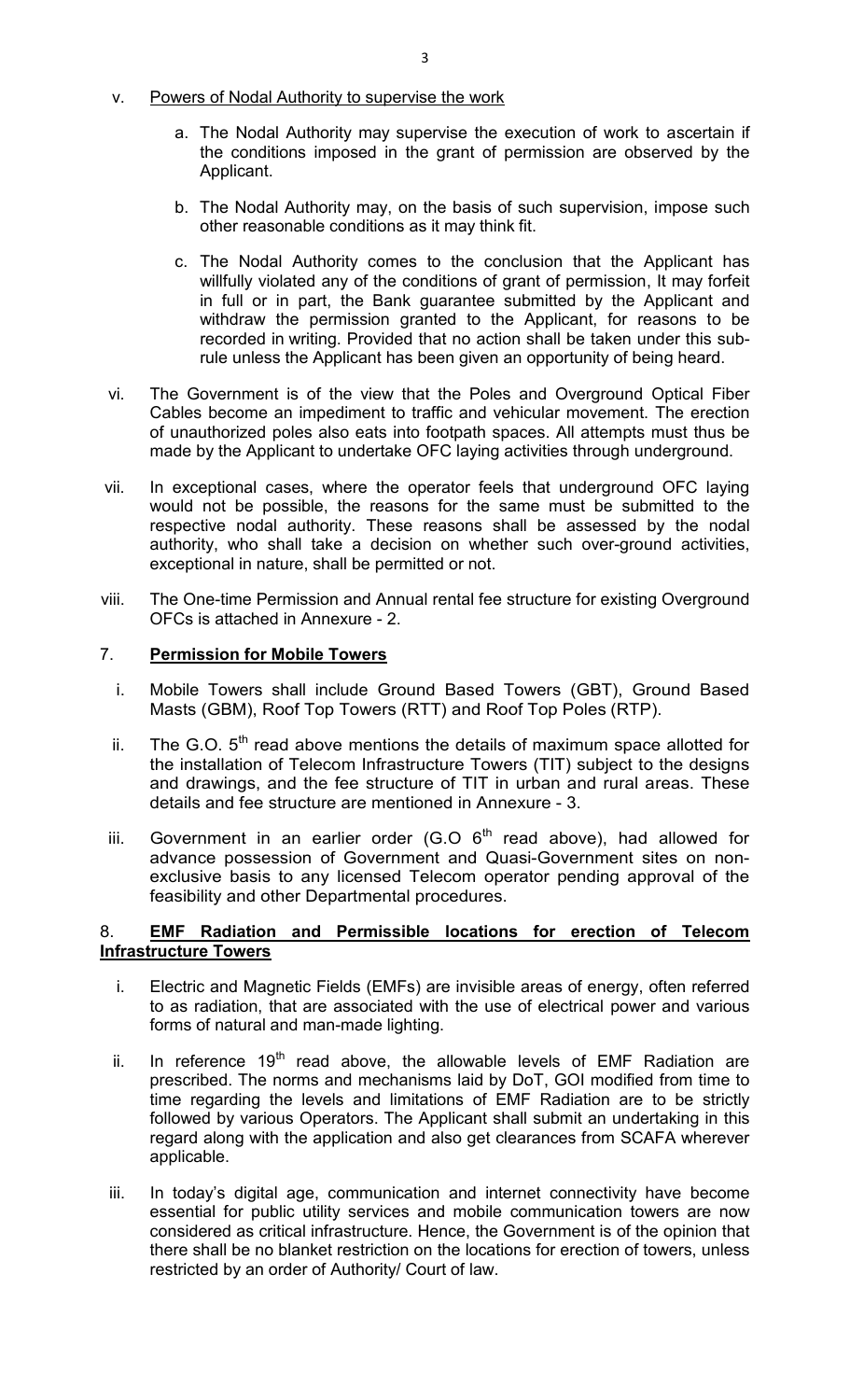- iv. However, both the Government and service providers in the past experiences have realised that close proximity of the towers to certain sensitive infrastructures such as – high density residential areas, schools, playgrounds and hospitals have been resisted by the civil society, and can also result in a potential law and order situation. In case the issue is not getting resolved, the District Nodal Officer ie., Additional Collector (Local Body), the Dispute Resolution Officer (DRO) at State Level can intervene.
- v. Efforts must be made by the Applicants to avoid erection of Mobile towers in close proximity to such sensitive infrastructures. However, in unavoidable circumstances, the Applicant shall first build consensus among various stakeholders involved by taking responsibility to educate and spread community awareness about the safety protocols and standards regarding radiation levels, and only then, go ahead to erect telecom infrastructures. A resolution regarding the consensus of various stakeholders must also be submitted to the local authority.
- vi. Certain critical infrastructures such as Airport, Defence Establishments, Railway and Electric Lines, Water Bodies, Oil/ Gas pipelines and Heritage Structures etc. – have been identified. In cases where mobile towers have to be erected in close proximity of these infrastructures, regular restrictions as per established practices shall continue. These are mentioned in Annexure - 5.
- vii. The Applicant should endeavour to communicate to the public about its responsibilities, address the misconceptions and spread awareness about the EMF Radiations. Installation of Digital Display Boards to show the current EMF Radiation and prescribed limitation can also be put up by the Applicant at prominent place in order to spread awareness.
- viii. The Government and service providers shall together endeavour to hold Community awareness programmes, drives and initiatives to address the misconceptions regarding EMF radiations amongst the public. These programmes shall also be a subject of continuous review at STC meetings.

# 9. **Permission for Small Cell, Micro Cell and Micro-Communication equipment**

- i. The one-time charges (G.O.  $5<sup>th</sup>$  read above) fixed for erection of small cells in Gram Panchayats, Urban Local bodies and other public areas in the state are mentioned. These charges are listed in Annexure - 4.
- ii. Installation of Micro Communication Equipment/Pole shall be promoted where erection of Mobile towers may not be feasible. Micro Communications Equipment, because of their size, can be installed on any type of land/ building/zone across the State regardless of its specified land use including but not limited to the premises of:
	- a. Institutional / Government buildings / residential buildings including Multi Story Buildings / Group Housing Complexes / building used for industrial and commercial purposes.
	- b. On street electric poles, telegraph poles and other structures.

The one-time charges applicable for establishing small cells shall also be applicable for Micro Communications equipment.

# 10. **Details for promotion of In-Building Solutions (IBS)**

i. For deploying In-Building Solutions where there is a poor connectivity in terms of weak signal strength inside the office, shopping mall, hospitals, multi-story building, education institutions etc., companies and Applicant will be requiring permissions from the building owners. Moreover, if these companies or Applicants are required to install optical fibre for connecting IBS/DAS nodes for which RoW permissions will be required, they shall be granted accordingly.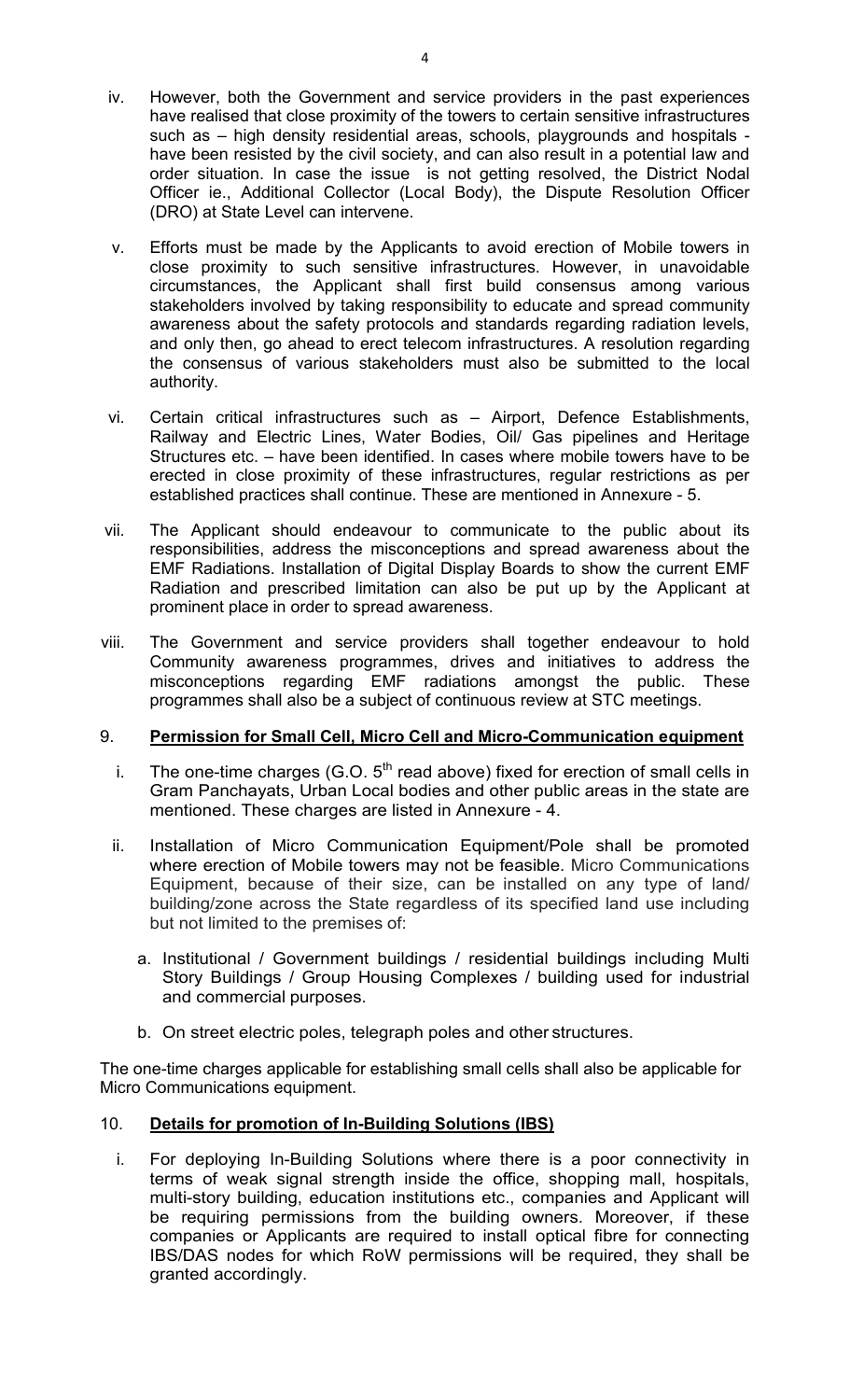- ii. In Build Solution Component being small equipment can be installed on any type of land/building/utility pole and there is no requirement of getting the permission for installation of these components from the Local Authority. However, permission from the Administrative Authority of the concerned building shall be acquired.
- iii. There shall be no fee to be charged for In-building solution (IBS). However, in Government buildings, charges can be levied for provision of power, fixtures, etc. if taken by the TSP/IP.

# 11. **Details for promotion of free Wi-Fi Services**

G.O.  $12^{th}$  read above mentions that Carrier Grade free Wi-Fi Services are to be promoted in and around Hyderabad Metro Area under Digital Telangana initiative. These details and fee structure for the same are attached in Annexure - 4.

# 12. **Cell on Wheels (CoW)**

- i. Formal clearance or permit is not required for installation of Cell on Wheels for specific purposes to provide good quality mobile coverage during important events and festivals such as Bathukamma, Samakka Sarakka, Bonalu, Nagoba Jatara (Komaram Bheem Asifabad district), Trade fair, etc. In case of public issue or operational issue, the TSP/IP/Licensee has to forcibly remove the existing towers. In such situation COW deployment will be allowed to provide network connectivity to the public.
- ii. The Cell on Wheels can be placed for a maximum 30 days without the permission of Local Authority. In case the deployment is for a greater duration, due to any reason, the permission from concerned Local Authority is required for a period not exceeding 90 days. In case of environment issues, the TSP/IP/Licensee will face difficulty to construct permanent tower. In such situation deployment of COW will be a good option to provide network connectivity. In such case normal process as per the G.O. to be taken up by the applicant.
- iii. Before installation of CoW, prior formal intimation to the following authorities within its jurisdiction shall be given 15 days before the installation of COW mentioning Geo coordinate (Lat-Long) positions:
	- District Collector and Commissioner of Police/ Superintendent of Police of the concerned District.
	- Concerned Officer-in-charge of the police station of the area where the COW is going to be installed.
	- In case of emergency / disaster situations, formal intimation on installation of COW, can be given to the concerned authorities after the installation.
- iv. No fee shall be charged for installation of Cell on Wheels.

13. Government had constituted a State Level Telecom Committee (STC) (G.O. 11<sup>th</sup> read above) in order to effectively address Public grievances relating to Mobile Tower Installations and issues related to Telecom Infrastructure.

# **Role of STC**

- i. A State Level Telecom Committee (STC) is constituted in order to effectively address Public grievances relating to Mobile Tower Installations and issues related to Telecom Infrastructure.
- ii. The recommendations of STC shall be adhered to by Municipal Corporation/ Municipality/ Mandals/ Gram Panchayat or any other authority mentioned as Local Authority.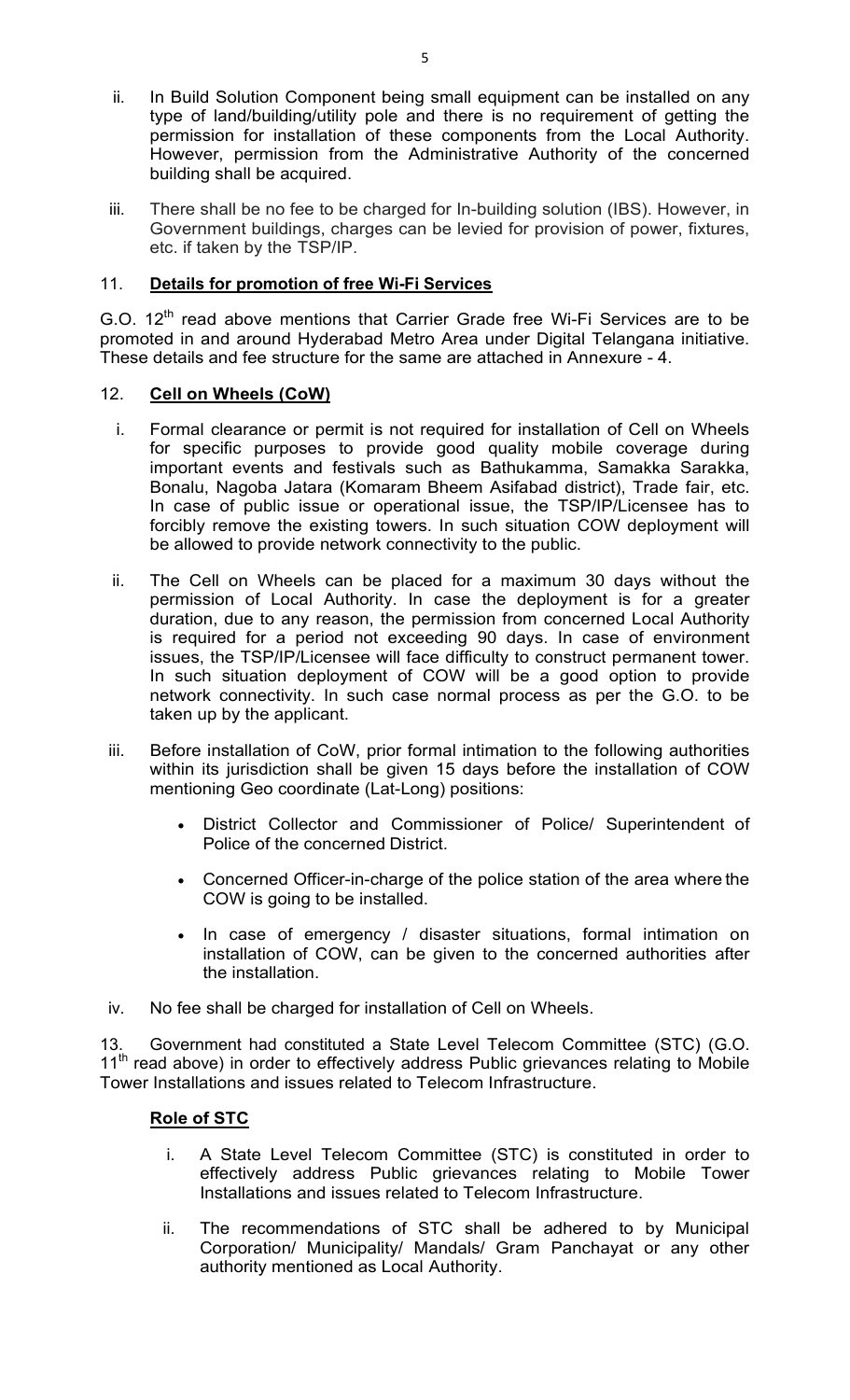- iii. STC shall approve the State Action Plan after reviewing and can suggest changes if required.
- iv. **The Principal Secretary, ITE&C Department,** Govt. of Telangana is nominated as **Dispute Resolution officer** for the Telangana state.
- v. The Convener of the STC shall arrange a monthly meeting on  $28<sup>th</sup>$  of every month for resolving the disputes.

The revised composition and role of the committee is herein mentioned:–

| 1              | <b>Chief Secretary</b>                                                                                             | Chairman    |
|----------------|--------------------------------------------------------------------------------------------------------------------|-------------|
| $\overline{2}$ | Secretary, ITE&C                                                                                                   | Convener    |
| 3              | Spl. CS / Prl. Secy. / Secretary from<br>T,R&B<br>$\mathbf{L}$<br>ii. MA&UD<br>iii. Panchayat Raj<br>Energy<br>İV. | Members (4) |
| 4              | DoT LSA Unit                                                                                                       | Member      |
| 5              | <b>State Head of BSNL</b>                                                                                          | Member      |
| 6              | State Head of each Telecom Service<br>provider/ Infrastructure provider                                            | Member      |
| $\overline{7}$ | <b>Telecom Association Representatives (1)</b><br>each)                                                            | Members (2) |
| 8              | <b>Academic Domain experts</b>                                                                                     | Member      |

Academic Domain experts as a member of the committee shall be nominated by the Chairman of the committee.

14. Government is giving special attention in setting up Telecommunication infrastructure in LWE districts. All authorities, as a priority, must ensure that norms of this order are complied with in LWE Districts and timelines must be further reduced wherever possible. A Committee has been constituted (G.O. 15<sup>th</sup> read above) for monitoring and resolving implementation issues for the LWE (Left Wing Extremism) for Mobile Towers Projects.

The composition of the committee is as mentioned –

| <b>Chief Secretary</b>              | Chairman                   |
|-------------------------------------|----------------------------|
| <b>CCLA</b>                         | Member                     |
| <b>Principal Secretary, Revenue</b> | Member                     |
| Secretary, ITE&C                    | Member                     |
| Representatives MHA, GOI            | Member                     |
| <b>Principal Secretary, HOME</b>    | <b>Member and Convener</b> |
| CCA, DOT                            | Member                     |
| DDG, LSA Unit, DOT                  | <b>Member and Convener</b> |

# 15. **Deemed approval**

The Right of Way permissions through the web portal are expected within Twenty One days (21), from the date of application, the nodal authority shall -

(a) grant of permission on such conditions including, but not limited to, the time, mode of execution, measures to mitigate public inconvenience or enhance public safety and payment of restoration charges.

(b) reject the application for reasons to be recorded in writing.

Provided that no application shall be rejected unless the applicant has been given an opportunity of being heard on the reasons for such rejection.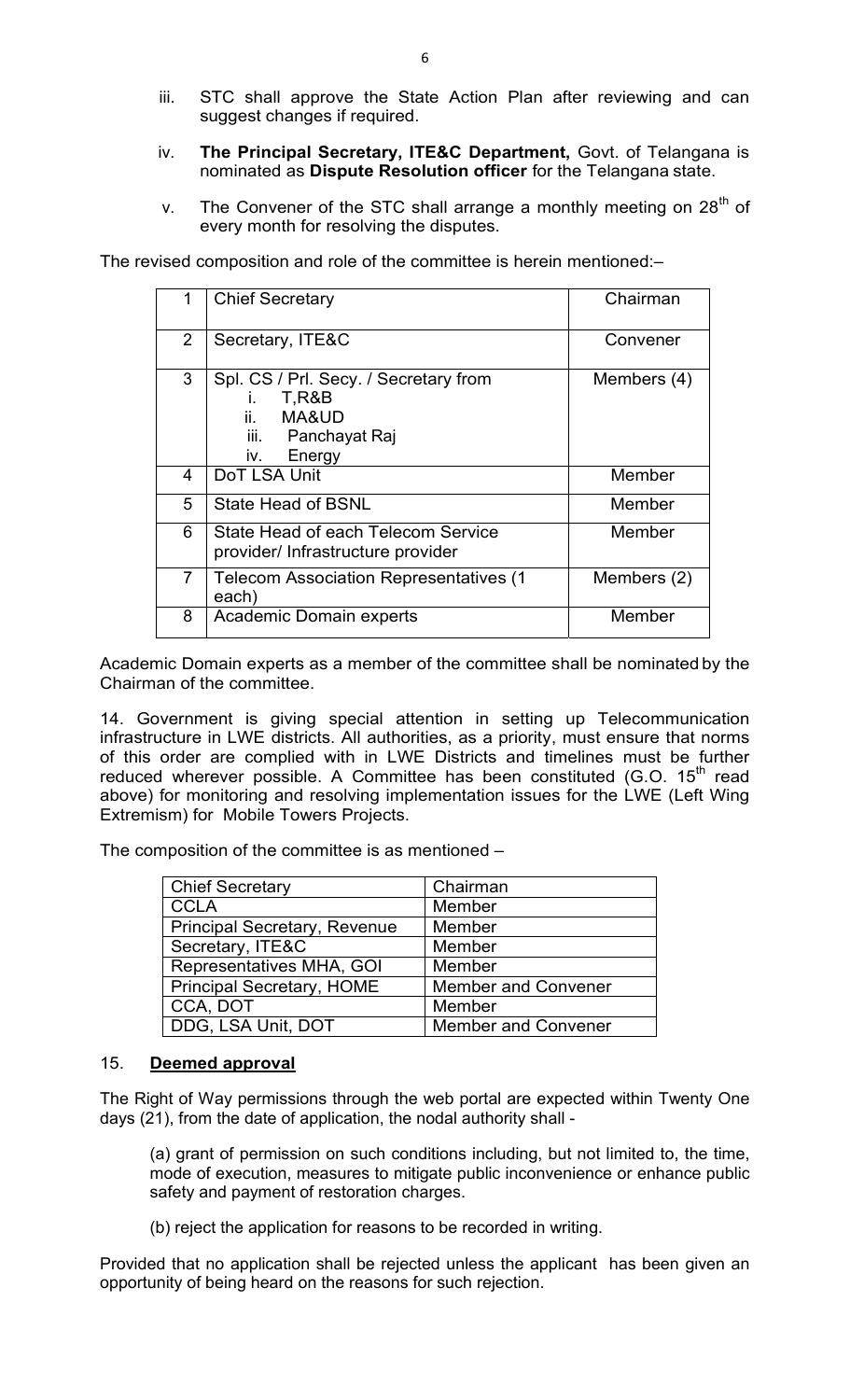Provided further that the permission shall be deemed to have been granted if the appropriate authority fails to either grant permission under (a) or reject the application under (b); and the same shall be communicated in writing to the applicant not later than five working days after permission is deemed to have been granted.

# 16**. Right of Local Authority to seek removal of Mobile Towers and OFC and other related Telecom Infrastructure**

- i. Where the appropriate authority, having regard to circumstances which have arisen since the establishment of any telegraph infrastructure under, over, across, in or upon, any immovable property vested in or under its control or management of that appropriate authority, that is necessary and expedient to remove or alter such telegraph infrastructure, it shall issue a notice to the Applicant, being the owner of such telegraph infrastructure to remove or alter its location.
- ii. On receipt of the notice, the Applicant shall, forthwith and within a period of (30) days, proceed to submit, to the appropriate authority, a detailed plan for removal or alteration of such telegraph infrastructure.
- iii. The appropriate/Local Authority shall, after examination of the detailed plan submitted by the Applicant, pass such orders as it deems fit:

Provided that the appropriate authority shall, having regard to emergent and expedient circumstances requiring the removal or alteration of such telegraph infrastructure, provide reasonable time to the Applicant for removal or alteration of such telegraph infrastructure:

Provided, further that the responsibility and liability, including the cost thereof, for removal or alteration of such telegraph infrastructure shall be borne by the Applicant.

# 17. **Resolution of disputes**

- i. The **Principal Secretary, ITE&C Department**, Government of Telangana is nominated as the **Dispute Resolution Officer (DRO)** for the State of Telangana.
- **ii.** The **Additional Collector (Local Body)** is nominated as the **Nodal officer for the District.**
- iii. Any person aggrieved by the decision of local/ nodal authorities or any order of the State Government or for such other grievances related to Telecom Infrastructure in the District, may approach the District Nodal Officer ie. additional Collector (LB), who shall be the First Appellate Authority.
- iv. Any person aggrieved by the decision of local/ nodal authorities or any order of the State Government or for such other grievances related to Telecom Infrastructure in the State, may approach the DRO, who shall be the Second Appellate Authority.
- v. Any person aggrieved by the decision of DRO, may approach the State Telecom Committee (STC), which shall be the Third Appellate Authority.
- vi. The DRO shall determine the disputes within a period not exceeding 30 days from the date of reference from the Nodal authority, in such manner as may be specified by the Central Government from time to time.
- vii. The STC shall determine the disputes within a period not exceeding 60 days from the date of reference from DRO, in such manner as may be specified by the Central Government from time to time.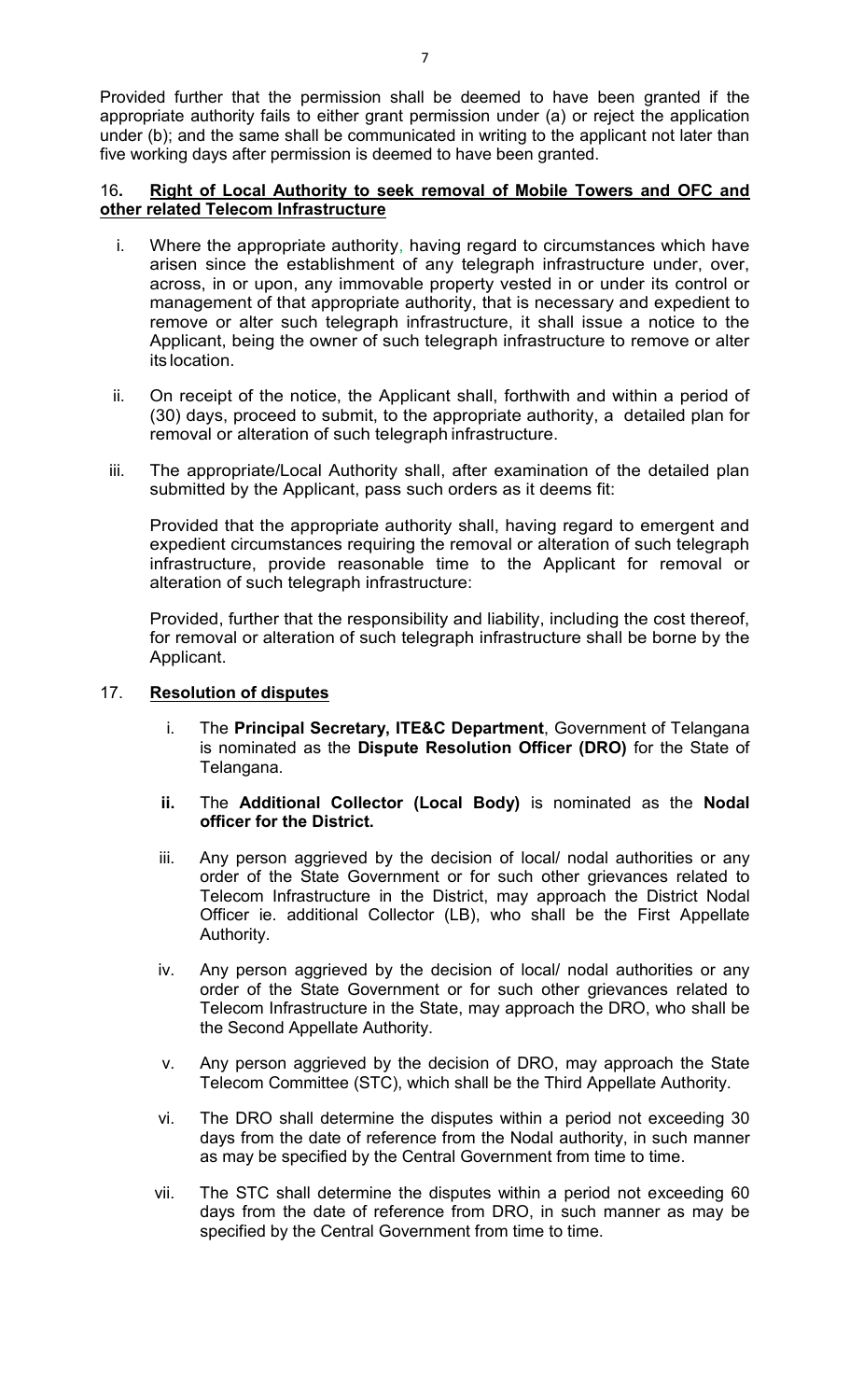18. This order shall be suitably adjusted to accommodate changes that may be necessitated on account of any technology or regulatory changes which may be introduced by the Department of Telecommunications, Government of India or any other Competent Authority in order to keep these guidelines dynamically responsive to changing technology, regulatory regime or any other unforeseen development.

## **(BY ORDER AND IN THE NAME OF THE GOVERNOR OF TELANGANA)**

#### **JAYESH RANJAN PRINCIPAL SECRETARY TO GOVERNMENT**

To All Departments of Secretariat. All the HODs in the State. All the District Collectors. All the Commissioner of Police/ Superintendent of Police The Principal Secretary to Govt., I&C/PR&RD/MA&UD/TR&B/Energy. Copy to: The PS to Secy. to CM, CMO. The PS to Minster (IT, MA&UD). SF/SC.

# **// FORWARDED : : BY ORDER //**

**SECTION OFFICER**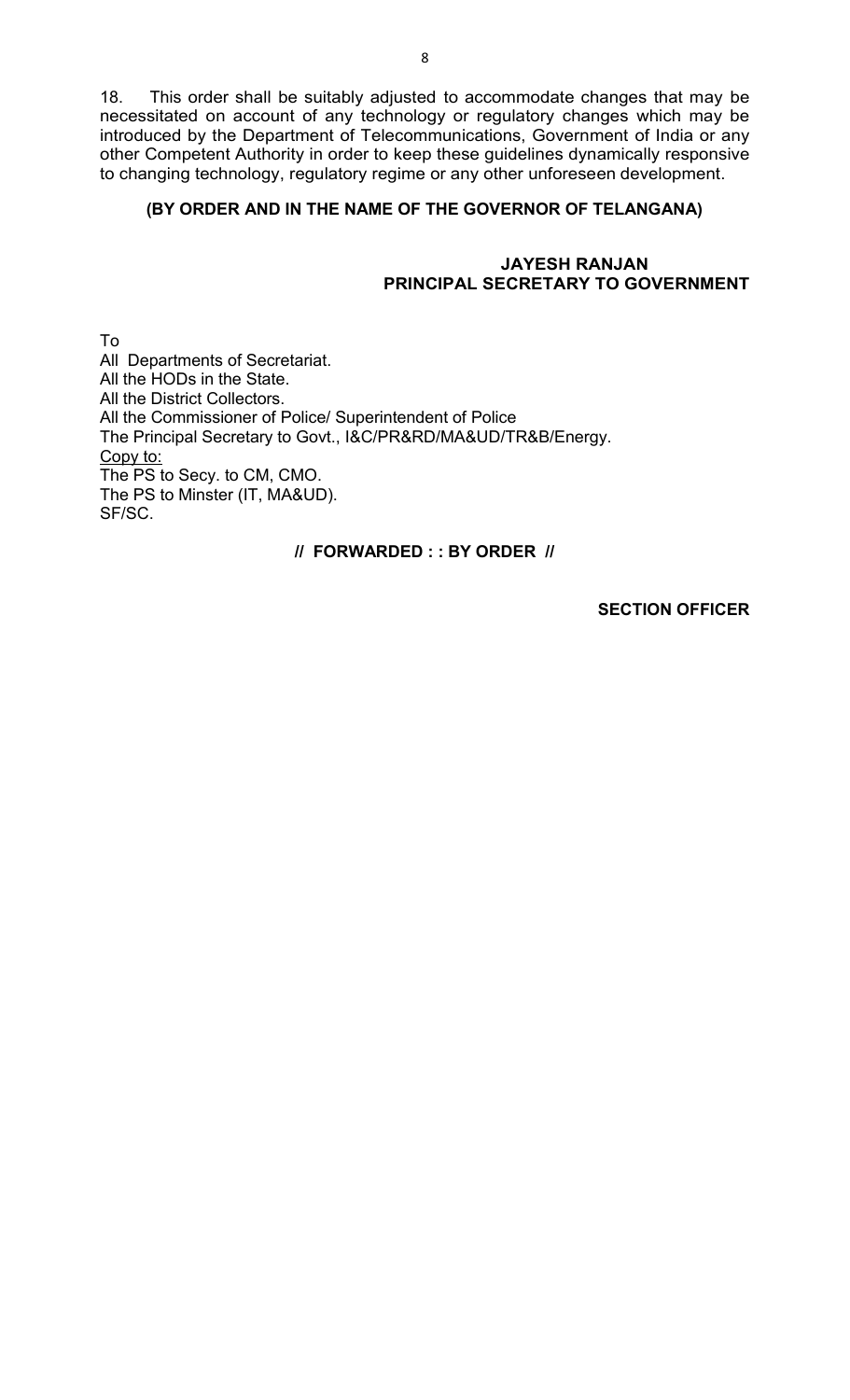#### **Annexure – 1**

# **(to G.O.Ms.No.2, ITE&C Dept., Dt.19.02.2021)**

# **1. Local/ Nodal Authorities of Various Departments**

| Area                                       | <b>Department</b>                       | <b>Local/Nodal Authorities</b>                                                                         |
|--------------------------------------------|-----------------------------------------|--------------------------------------------------------------------------------------------------------|
| <b>Municipal Corporation</b>               | MA & UD                                 | <b>Municipal Commissioner</b>                                                                          |
| <b>Municipalities</b>                      | MA & UD                                 | <b>Municipal Commissioner</b>                                                                          |
| Mandal                                     | Panchayat Raj                           | <b>MPDO</b>                                                                                            |
| Gram Panchayat                             | Panchayat Raj                           | <b>Panchayat Secretaries</b>                                                                           |
| <b>Government Building</b><br>or Property  | Respective<br>Government<br>Departments | Head of the Office                                                                                     |
| Overhead electric<br>alignment (Poles etc) | TSSPDCL,<br><b>TSNPDCL</b>              | <b>Respective Superintendent</b><br><b>Engineer / Executive Engineers</b><br>of areas of jurisdiction. |
| <b>Forest Lands</b>                        | <b>Forest Department</b>                | <b>Forest Divisional Officer</b>                                                                       |
| <b>District HQRS</b>                       | Revenue<br>Department                   | District Collector/Addl.<br>Collector/DRO                                                              |

#### i. Role of Local Authorities

- a. Respective Local Authorities will check the documents submitted by the Applicants which were verified online by the respective authorities. Local Authorities will check the copy of the Administrative fees which were already paid by the Applicants for establishment of Telecom Infrastructures.
- b. Respective Local Authorities will scrutinize the application to check the compliances requirements as per this order and Communicate to the Applicant about any further requirement.
- c. The concerned Local Authority shall issue the permit within the specified time frame.

\*\*\*\*\*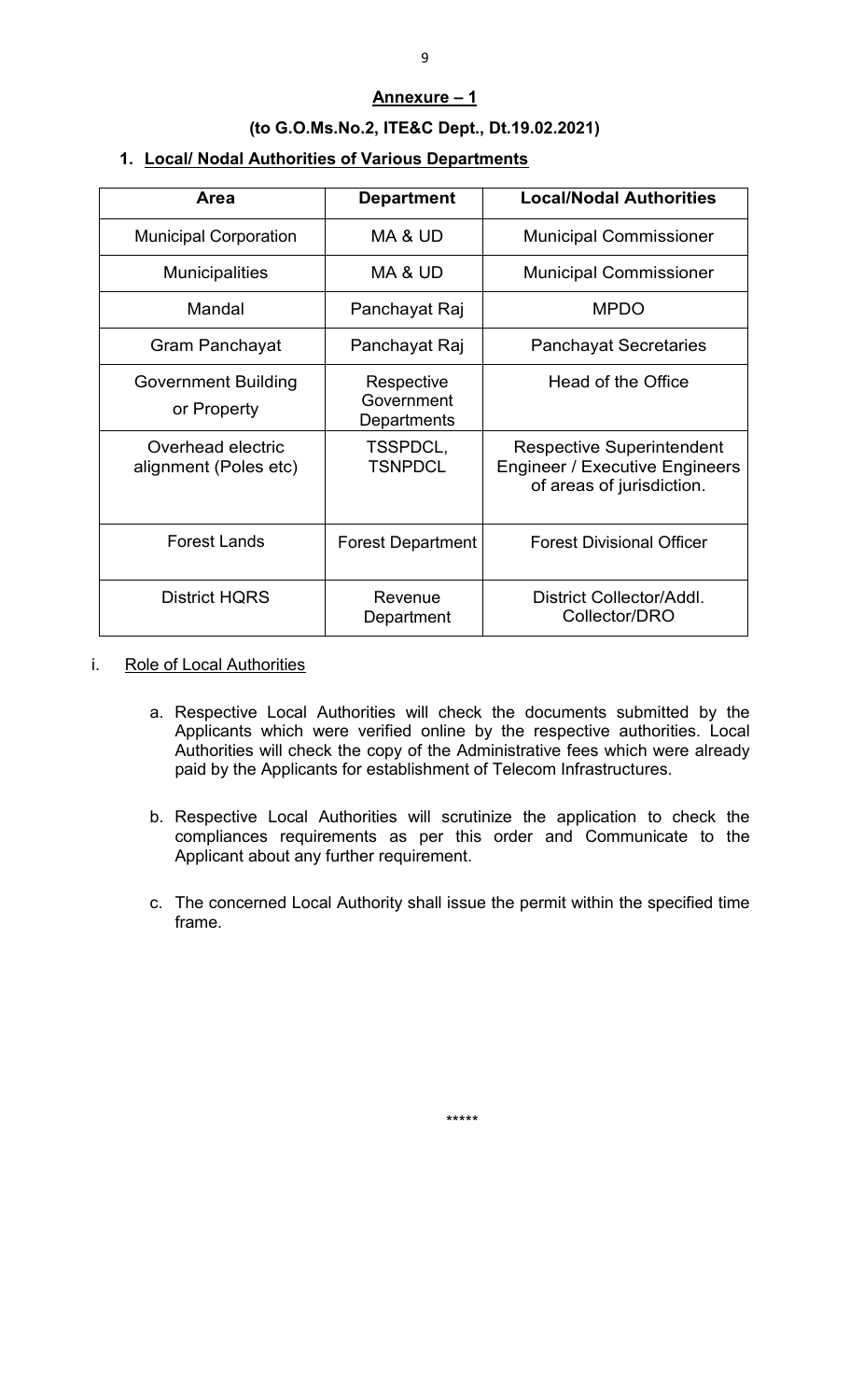# **Annexure – 2**

## **(to G.O.Ms.No.2, ITE&C Dept., Dt.19.02.2021)**

## **1. Fees of Underground OFC**

- i. Every application shall be accompanied with the following charges towards Administrative expenses of examination of application and the proposed work process by the appropriate authorities – INR 1000/- per Kilo meter of Underground infrastructure.
- ii. The following Road cutting charges/ Restoration charges for Underground Installation of Optical Fiber Cable (OFC) are envisaged (G.O  $13<sup>th</sup>$  and  $14<sup>th</sup>$ read above) –

| S.No.          | <b>Type of Road</b>                                                                                          |                                                                                                                        | <b>Charges</b>                                    |
|----------------|--------------------------------------------------------------------------------------------------------------|------------------------------------------------------------------------------------------------------------------------|---------------------------------------------------|
| 1              | <b>CC Roads</b>                                                                                              |                                                                                                                        | <b>INR 1844 / Rmt</b>                             |
| 2              | <b>BT Roads</b>                                                                                              | <b>INR</b>                                                                                                             | 2275 / Rmt                                        |
| 3              | Foot paths                                                                                                   | <b>INR</b>                                                                                                             | 799 / Rmt                                         |
| 4              | Berm / WBM                                                                                                   | <b>INR</b>                                                                                                             | 285 / Rmt                                         |
| 5              | Beyond Toe of embankment<br>for Rural areas                                                                  | <b>INR</b>                                                                                                             | 156 / Rmt                                         |
| 6              | Beyond Toe of embankment<br>for Urban areas                                                                  | <b>INR</b>                                                                                                             | 195 / Rmt                                         |
| $\overline{7}$ | Micro Trenching Technology<br>for depth of 600 mm, 50 mm,<br>width and install 3 to<br>4 ducts of 40 mm dia. | <b>INR</b>                                                                                                             | 50 / Rmt                                          |
| 8              | On Berm & Earthen Road<br>formation for each pit of size<br>$(2mx1mx2m)$ (HDD)                               | <b>INR</b>                                                                                                             | 595 / pit (within and<br>beyond Municipal limits) |
| 9              | On Bitminous / cement<br>concrete Road for each pit of<br>size (2mx1mx2m) (HDD)                              | 11,571 / pit (within<br>INR<br><b>GHMC and Municipal limits)</b><br>10,737 / pit (Beyond<br>INR I<br>Municipal limits) |                                                   |

- iii. The above fees are exclusive of GST and Centage charges. Centage charges @ 16.5% and GST @ 18% on Road cutting charges + Centage charges will be added extra on the amount of Road cutting charges. The restoration works will be carried out entirely by the Department concerned.
- iv. No ROW permissions shall be accorded during Monsoon period of each year i.e. 1<sup>st</sup> July to 15<sup>th</sup> September. However, in case of any urgency, the restoration charges levied shall be 2.5 times more than the normal charges subject to restoration by Department only.
- v. The Applicant shall make the payment of expenses as determined by the Appropriate Authority within a period of thirty (30) days from the date of Demand Note, prior to the commencement of work of laying the underground telegraph infrastructure. Provided that the Appropriate Authority may, at its discretion, extend the said period for payment of expenses on an application made by the Applicant seeking such extension.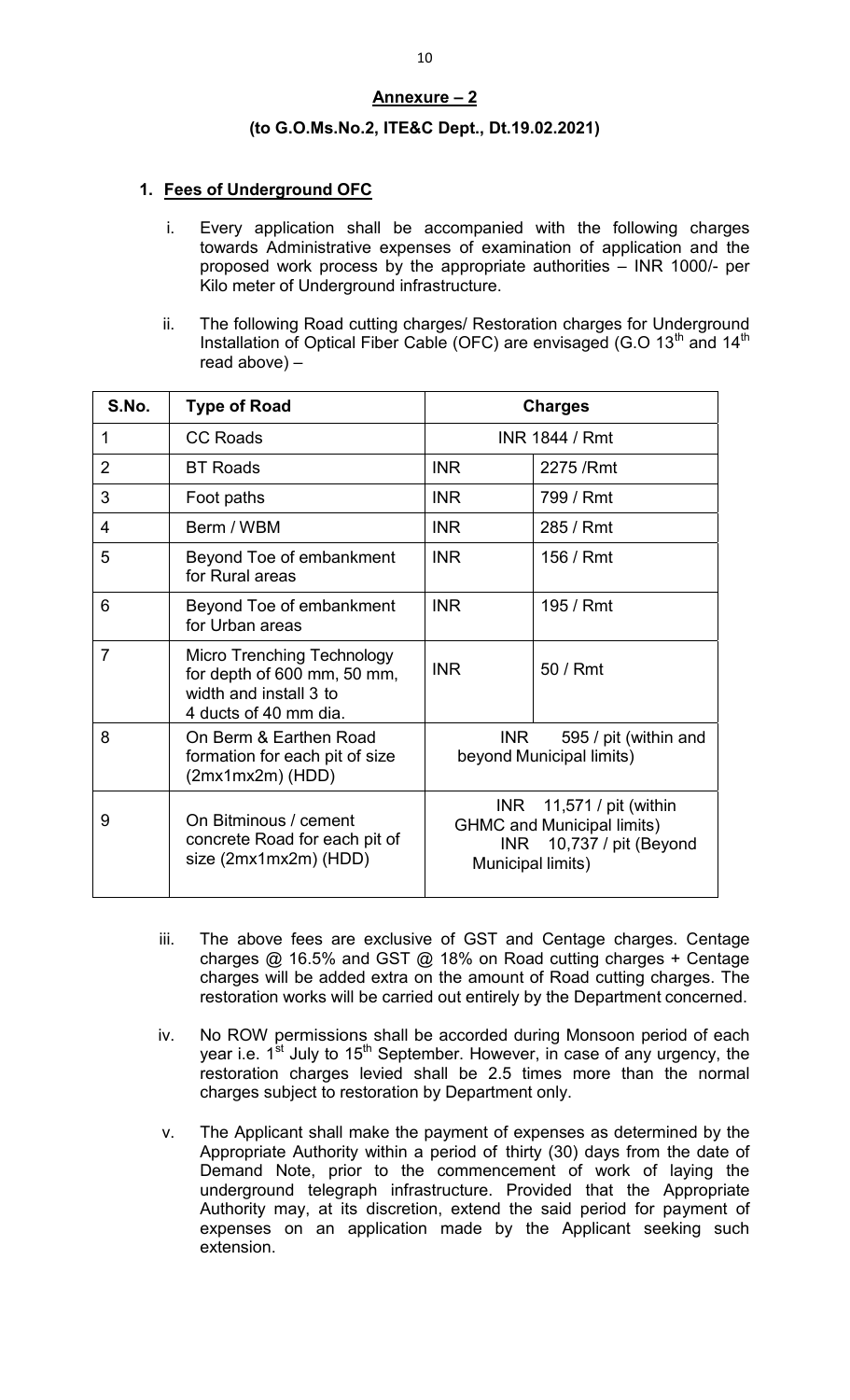- vi. Appropriate authority should provide all the information regarding underground utilities including Telegraph Infrastructure so that damage of utilities can be avoided.
- vii. The Applicant shall ensure that
	- a. Prior to the commencement of work of laying the underground telegraph infrastructure and at all times during the extension of work, the measures to mitigate public inconvenience and provide for public safety are implemented.
	- b. The work of laying the underground telegraph infrastructure is carried out in accordance with the conditions specified in the grant of permission by the Appropriate Authority.
- viii. The Applicant shall ensure provision of positional intelligence, through appropriate technology, of all underground telegraph infrastructures to enable the Appropriate Authority to obtain real time information on its location. The applicant has to submit proper documentation like As Built Drawing (ABDs), Single Line Diagram (SLDs) including Geo-Coordinates (Latitude & Longitude) data for clarity of UG cables.

#### **2. Fees of Overground (Aerial) OFC and Poles**

Applicant shall pay the following One-Time Permission Charge and annual Rental fee for infrastructure of Aerial Optical Fiber Cable –

| S. No. | <b>Particulars</b>                                                             | Fees (Rs)                                        |
|--------|--------------------------------------------------------------------------------|--------------------------------------------------|
|        | Permission Charge for the route (subject to<br>limitation of one jurisdiction) | Rs 5,000/-                                       |
|        | Rental per Pole per year                                                       | Rs 240 for Urban areas Rs<br>180 for Rural areas |

\*\*\*\*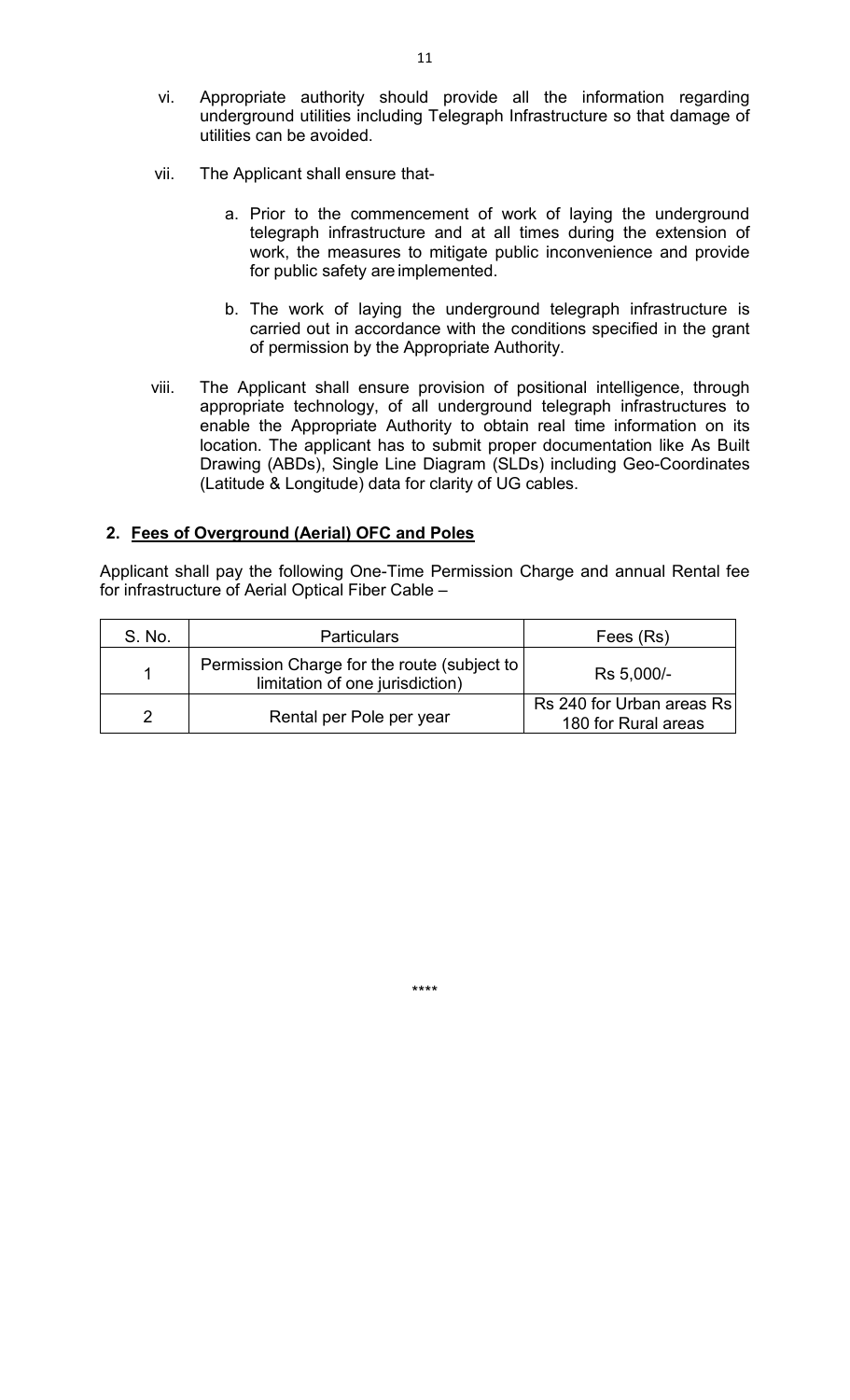# **Annexure – 3**

# **(to G.O.Ms.No.2, ITE&C Dept., Dt.19.02.2021)**

# **1. Mobile Tower Dimensions**

In reference G.O. 5<sup>th</sup> read above, Government has given dimensions for setting up of base stations and installation of equipment for Telecommunication networks. Leasing of space in Government offices on non-exclusive basis. The maximum space allotted for the installation of telecom towers (GBMs / GBTs) subject to the designs and drawings as per the IS Code procedures.

| S.No. | <b>Description</b>    | <b>Dimensions</b>     |
|-------|-----------------------|-----------------------|
|       | For GBTs of height    | 12.00 Mts x 12.00 Mts |
|       | For GBMs of height    | 6.00 Mts x 6.00 Mts   |
| 3     | Roof top base station | Up to 500 sft         |

# **2. Fees for Installation of Mobile Towers in Municipalities**

In reference G.O.  $8<sup>th</sup>$  read above, Government has specified the following fees for installation of Mobile Towers in Municipalities –

| S.No. | <b>Grade of the Urban Local Body</b> | Amount per each application<br>$(TIT)$ (in Rs.) |
|-------|--------------------------------------|-------------------------------------------------|
|       | <b>All Corporations</b>              | 1,00,000                                        |
| 2     | Selection, Special & First Grade     | 75,000/-                                        |
| 3     | Second & Third Grade                 | 50,000                                          |
| 4     | Nagar Panchayats                     | 30,000                                          |

# **3. Fees for Installation of Mobile Towers in Rural areas**

The installation and license renewal fee structure for Erection of Telecom Mobile Towers in Gram panchayat is specified in reference G.O.  $3<sup>rd</sup>$  read above, as follows:-

| S.No.          | Category                                                                                  | Fee to be levied by Gram<br>Panchayat |
|----------------|-------------------------------------------------------------------------------------------|---------------------------------------|
|                | Cell tower installation fee (one<br>time)<br>a) Ground based towers<br>b) Roof top towers | Rs. 15,000/-<br>Rs. 12,000/-          |
| $\overline{2}$ | License renewal fee (Annual) for<br>Land based / Roof Top towers                          | Rs. 1,000/-                           |

Apart from the installation and license fee levied by the Gram Panchayat, the Applicant will pay lease rent to the owner of land/building on which the structure will be put at a negotiated rate.

**4.** In reference 8<sup>th</sup> read above, the rules mandate that every application shall be accompanied with the following charges towards Administrative expenses of examination of application and the proposed work process by the appropriate authorities – **INR 10,000/-** per application of Overground infrastructure.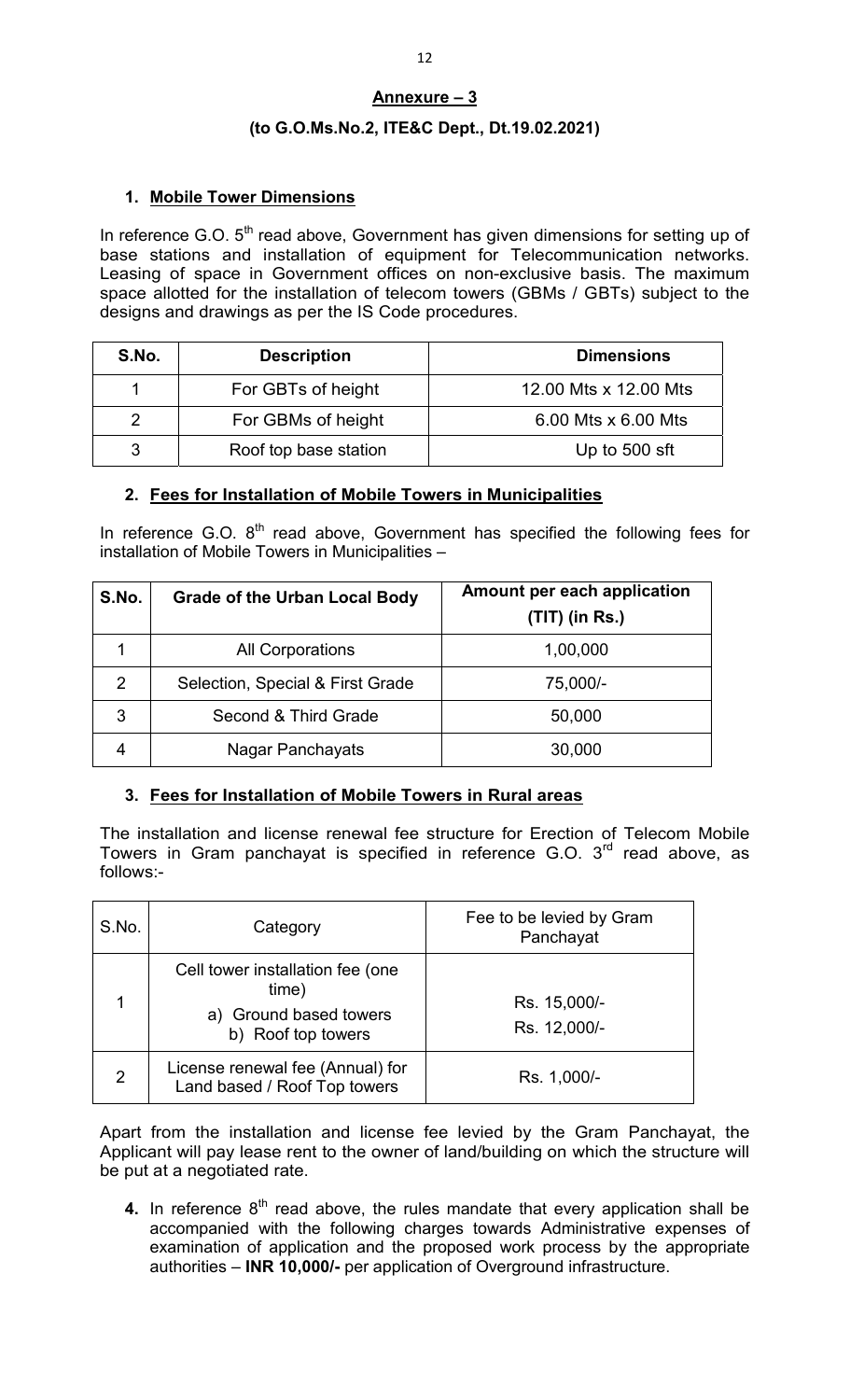**5.** In reference G.O. 6<sup>th</sup> read above, orders were given to all the District Collectors for advance possession of Government sites and quasi Government sites on non-exclusive basis pending approval of the feasibility and other Departmental procedure. Advance possession will help the operator/applicant for installation of Telecom infrastructure in the Government premises.

# **6. Restrictions to erect Telecommunications Infrastructure Towers**

- i. In reference G.O.  $8^{th}$  read above, comprehensive guidelines for installation and restrictions to erect new Telecom Infrastructure Towers are mentioned.
- ii. In reference G.O. 3<sup>rd</sup> read above, under clause 3, certain norms and imposition of restrictions for issuing licenses for Telecom Infrastructure Towers in Gram Panchayats are specified.
- **7.** All charges mentioned are exclusive of GST.

\*\*\*\*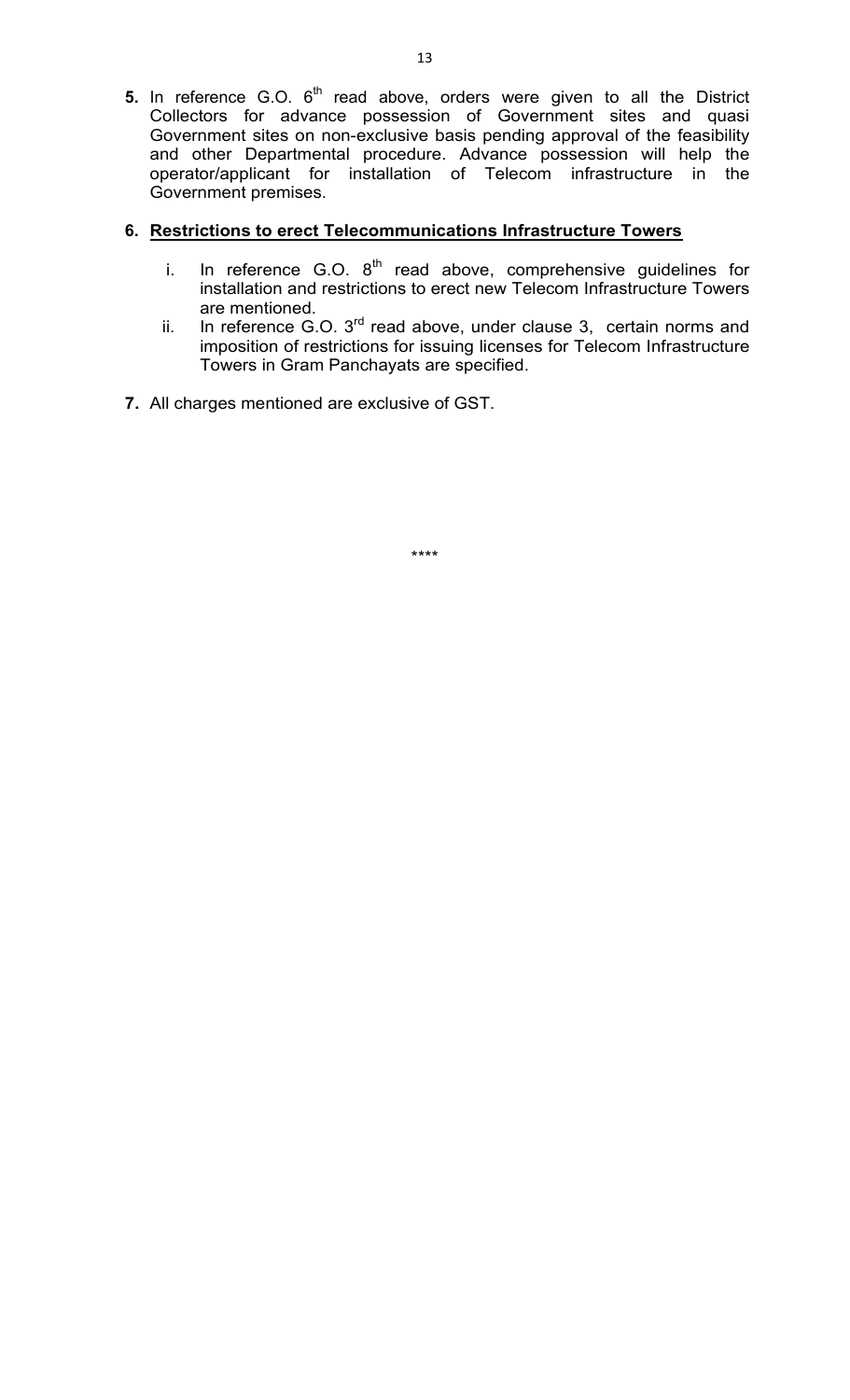## **Annexure – 4**

## **(to G.O.Ms.No.2, ITE&C Dept., Dt.19.02.2021)**

1. In reference  $5<sup>th</sup>$  read above, One time charges are fixed for 4G expansion in Telangana state viz. the erection of **Small Cells** in Gram Panchayats, ULBs in the State and other public areas. The charges are exclusive of GST: –

| S.No.         | <b>Grade of the Urban Local Body</b>                                              | Amount (in Rs.)   |
|---------------|-----------------------------------------------------------------------------------|-------------------|
|               | Municipal Corporations / Selection Grade /<br><b>Special Grade Municipalities</b> | 12,000/- per unit |
| $\mathcal{P}$ | First / Second /Third Grade Municipalities<br>and Nagar Panchayats                | 8,000/- per unit  |
|               | All Gram Panchayats                                                               | 3000/- per unit   |

- 2. The one-time charges applicable for establishing Small Cells shall also be applicable for Micro Communications equipment.
- 3. In the G.O. reference  $12<sup>th</sup>$  read above, order was issued to promote carrier grade free Wi-Fi services in and around **Hyderabad Metro Area**. The details are as follows
	- i. To provide Free Wi-Fi services to all the Citizens, Tourists and Visitors.
	- ii. Mobile Network facilitating faster and convenient information searches, and social use of Internet to keep pace with today's knowledge Societies.
	- iii. To bridge the Digital Divide.
	- iv. The Service Providers shall be liable to pay the charges for Underground (ROW and Restoration) Fiber Cable laying rates

| S.No.          | <b>Type of Road</b> | <b>Charges</b>        |
|----------------|---------------------|-----------------------|
|                | <b>CC Roads</b>     | <b>INR 600 / Mtr.</b> |
| $\mathfrak{p}$ | <b>BT Roads</b>     | <b>INR 600 / Mtr.</b> |
| 3              | Foot paths          | <b>INR 300 / Mtr.</b> |
|                | Berm / WBM          | Free of cost          |

- v. **A rent of INR 500/- per month per pole** which is payable by the Service Provider(s), which includes Right of Way (ROW) on Overground fiber and permission to use the Pole for other Wireless backhaul equipment, shall be applicable. In case of no equipment installation is required on a Pole, the Service Provider(s) shall be charged **INR 50/- per month for Pole**.
- vi. Permissions to Service Providers may be accorded for free use of the site location to set up Wi-Fi Hotspots at the Government Owned buildings like Courts, Hospitals & Educational institutions by the respective departments within Hyderabad city under a single window desk at GHMC for free access for all state owned buildings and establishment for installing and maintaining Wi-Fi equipment at different locations. The service providers should provide free access for Wi-Fi for the building owning Department.
- vii. The Advertisement subsidy shall be provided in the form of free provision for installation of not more than two points of advertising in the radius of Wi-Fi Hotspots operated by the Service Provider(s). The advertisement should be a co-branding model displaying logs of Government of Telangana, the site owner (i.e. GHMC, HMDA & HGCL etc.) and the service provider(s). These should only be in the form of message boards, and not advertisement hoardings.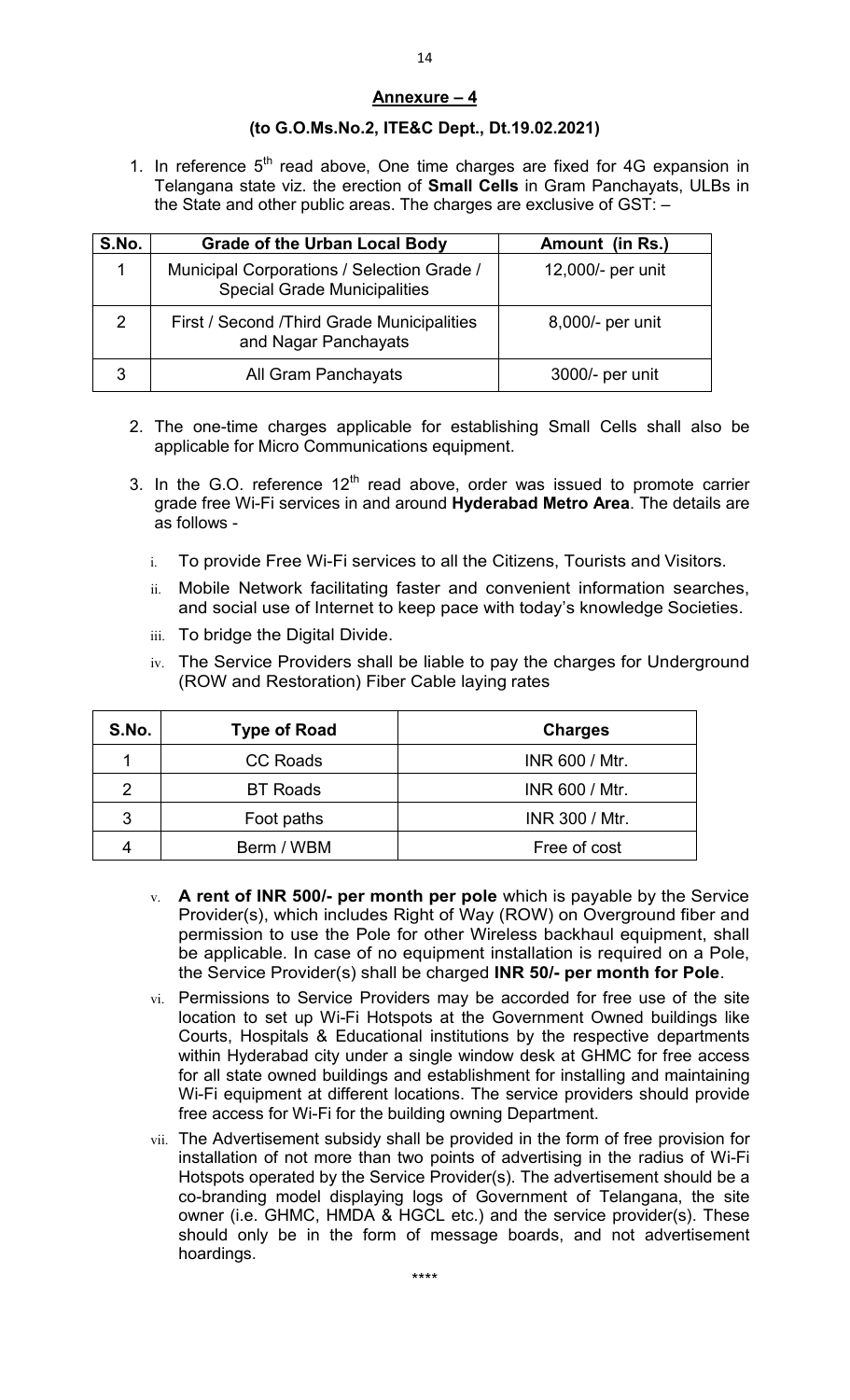# **Annexure - 5**

## **(to G.O.Ms.No.2, ITE&C Dept., Dt.19.02.2021)**

#### **Restrictions to erect Telecommunication Infrastructure Towers**:

## **1. Water Bodies:**

- i. No building or TIT shall be allotted in the bed of water bodies like River or Nala and in the Full Tank level (FTL) of any lake, pond, cheruvu or Kunta / Shikam lands. Unless and otherwise stated, the area and the Full Tank Level (FTL) of a Lake / Kunta shall be reckoned as measured and as certificated by the Irrigation Department and Revenue Department.
- ii. No building or TIT shall be carried out within**:**
	- a) 100m from the boundary of the River outside the Municipal Corporations / Municipality / Nagara Panchayat limits and 50m within the Municipal Corporation / Municipality / Nagara Panchayat limits. The boundary of the River shall be as fixed and certified by the Irrigation and Revenue departments.
	- b) 30m from the FTL boundary of Lake / Tank / Kunta of area 10Ha and above.
	- c) 9m from FTL boundary of Lakes/Tanks/Kuntas of area less than 10Ha/shikam lands.
	- d) 9m from defined boundary of Canal / Vagu/ Nala/ Storm water drain width of 10m.
	- e) 2m from defined boundary of Canal/ Vagu/ Nala/ storm water drain width up to 10m.
	- f) In all Parks, Playgrounds and Public Open Spaces.
	- **2. Railways**: The distance between the Railway property Boundary and the TIT shall be 30m as per Indian Railways Works Manual or as per No Objection Certificate (NOC) given by the Railway Authorities.
	- **3. Electrical Lines**: The distance of Tower from electric line or pole or tower thereof shall not be less than height of the tower plus requisite safety distance from respective high tension or low tension line ie., a minimum safety distance (both vertical and horizontal) of 3m shall be maintained between the building / TIT and the High Tension Electricity lines and 1.5m shall be maintained between the building/TIT and the Low Tension Electricity lines.

# **4. AIRPORT:**

- a. Within the Restricted Zone /Air funnel zone near the airport, necessary clearance from the concerned Air Traffic Controller, Airport Authority shall be obtained.
- b. The building / TIT heights and other parameters shall be regulated as per the stipulations of the Airport Authority of India as notified in Gazette of India Extraordinary (S.O.1589) dated: 30.06.2008 and as amended from time to time by Ministry of Civil Aviation, Government of India.
- c. Irrespective of their distance from the Aerodrome, even beyond 22km limit from the Aerodrome Reference point, no radio masts or similar installation exceeding 152m in height shall be erected except with the prior clearance from civil aviation authorities.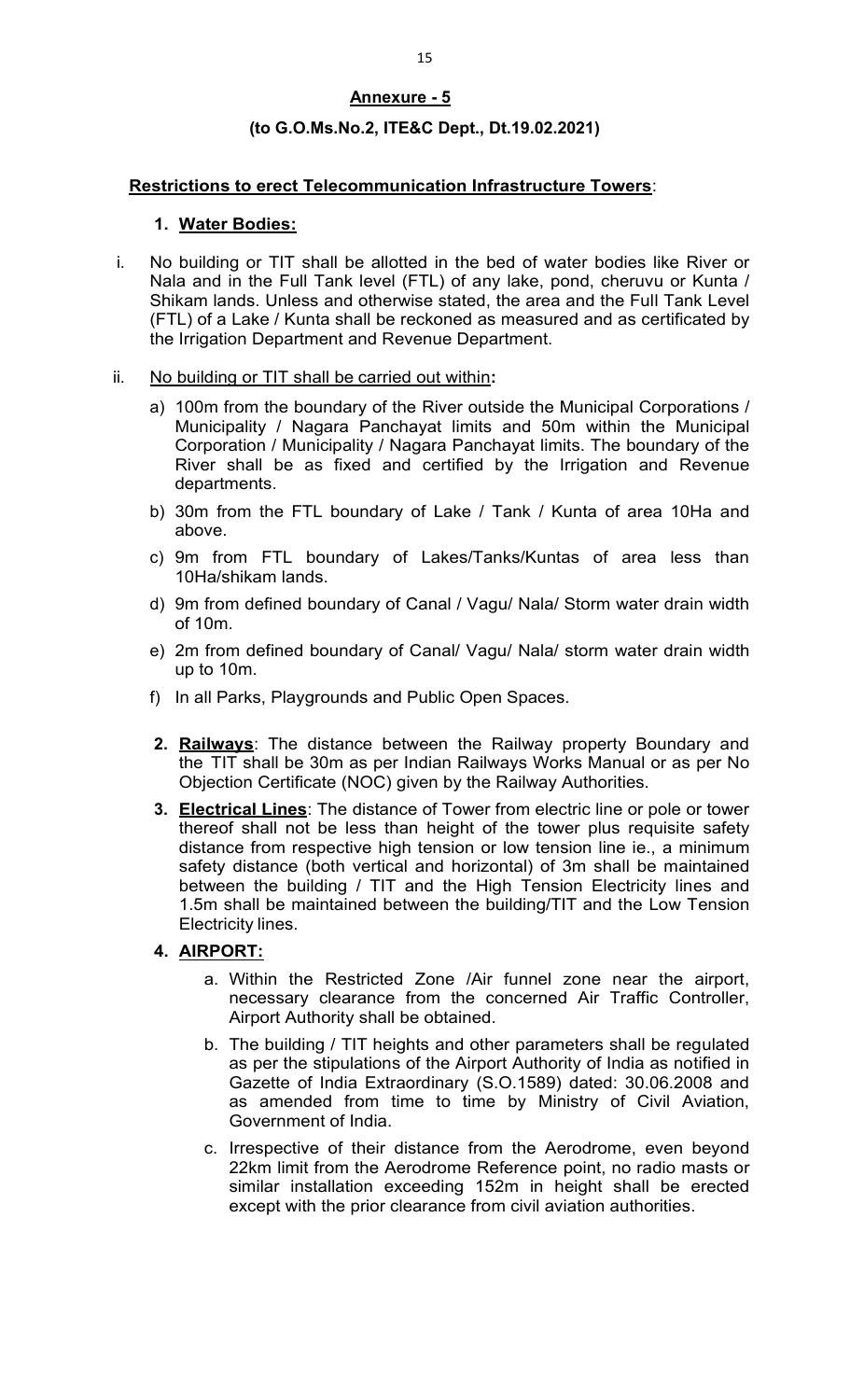d. In respect of any land located within 1000m from the boundary of Military Airport no building/TIT is allowed except with prior clearance from the concerned AIR Traffic Controller, Airport Authority with regard to building height permissible and safe distance to be maintained between the building/TIT and boundary of the Aerodrome.

# **5. Defence Establishments:**

In case of sites within 500 m distance from the boundary of Defence Areas Military establishments' prior clearance of Defence Authority shall be obtained by the service providers.

# **6. OIL / GAS Pipelines**:

In case of sites in the vicinity of Oil/ GAS pipelines, clearance distance and other stipulations of the Respective authority shall be compiled with. The Oil/Gas Authorities shall also specify the clearances required stretch wise to Local body.

\*\*\*\*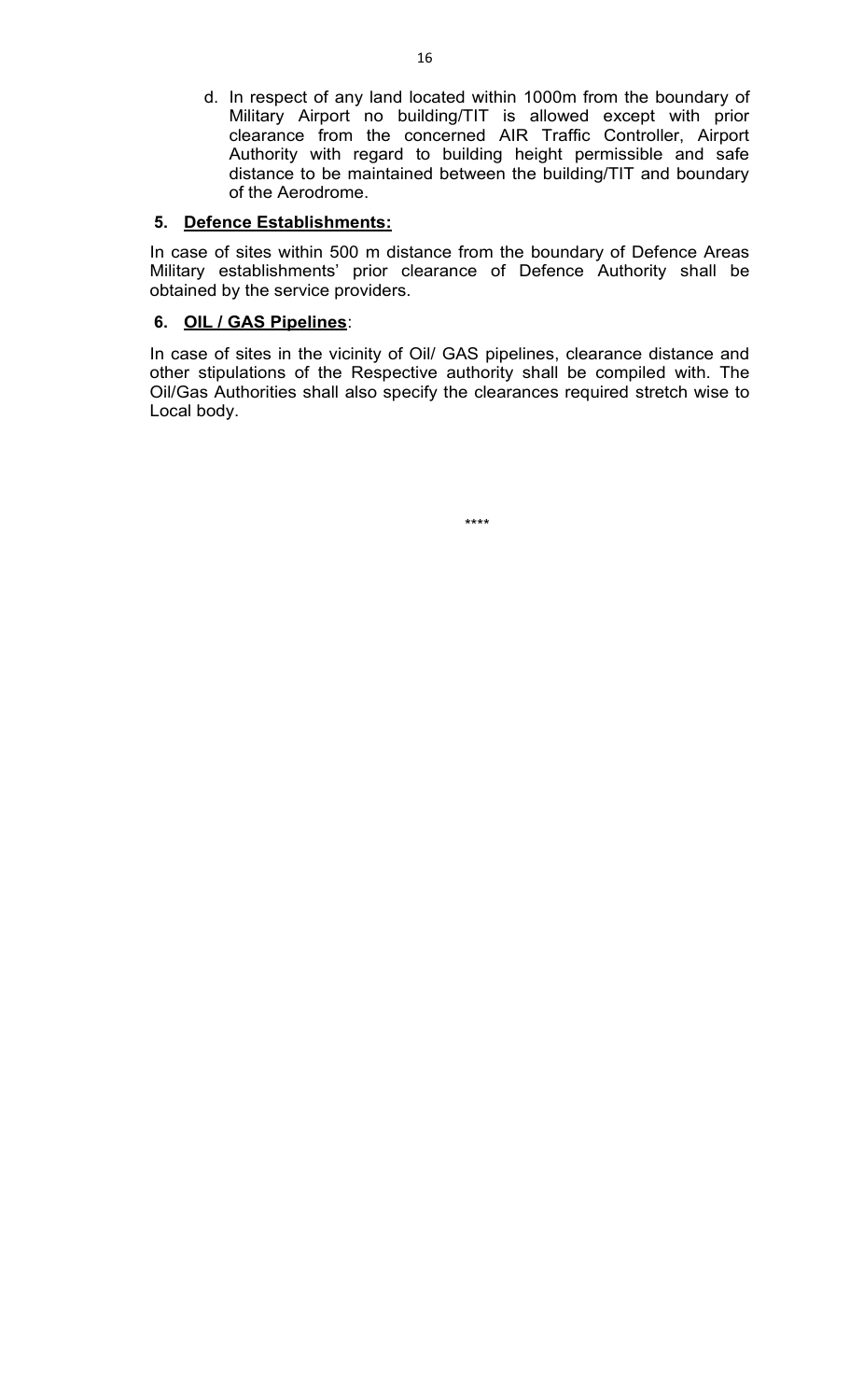# **Annexure – A**

## **(to G.O.Ms.No.2, ITE&C Dept., Dt.19.02.2021)**

# **A. Procedure for submitting application for establishment of Mobile Tower**

- 1. The Applicant shall apply through the Online portal and upload all documents. NODAL Authorities will forward the application to the concerned authorities. The Concerned authority which includes Roads & Buildings, Municipal Corporation, Municipality, Mandal, Gram Panchayat etc will scrutinize the applications for issue of permit though the portal for establishment of Telecom Infrastructure relating to the Mobile Towers such as the Ground base towers [GBT], Roof Top towers [RTT] and Roof Top Poles [RTP].
- 2. Upon receipt of application through Nodal Department, respective local authorities will scrutinize the application to check the compliances requirements as per this policy and any communication to the Applicant about any further requirement in compliances for the issue of permission.
- 3. Finally, the concerned local authority will issue the permit within the specified time frame.

#### **Application Submission**

1. The applicant shall submit a copy of the application with all the relevant information mentioned in the specified form to the local authority for the area in which they want to install mobile tower.

Following Information and supporting documents are required to be attached along with the applications for establishment of mobile tower:

- i. A copy of the Registration Certificate/License granted by the Department of Telecommunication:
- ii. Data Sheet :
	- a) Name of the Applicant Company i.e., IP/Licensee etc, as the case may be.
	- b) Tower Type: GBT, or RTT or RTP
	- c) The location and latitude and longitude of Tower.
	- d) The extent of land required for establishment of Mobile Tower, if the same is with respect to Government land.
	- e) The details of the building or structure, where the establishment of the Mobile Tower infrastructure, is proposed.
	- f) The names and contact details of the employees of the Applicant for purposes of Communication in regard to the application made.
- iii. Copy of the structural Stability certificate for Roof-Top Towers and the certificate should be from any Authorized Structural Engineer of any of the following: The State R&B department/Local Bodies/IITs/NITs, State Government Engineering (Civil) Colleges or any other agency authorized from time to time.
- iv. Drawing of the Tower with complete details including the specifications of foundations and design parameters.
- v. Indemnity Bond (Original) to take care of any loss or injury to accident caused by the Tower apart of the reasons of FORCE-MAJURE.
- vi. Three Copies of Location plan, Site Plan, Elevation and Structure Plan.
- vii. Copy of NOC from building/ land owner which Mobile Tower is proposed to be installed and authorized person in case of Government Premises.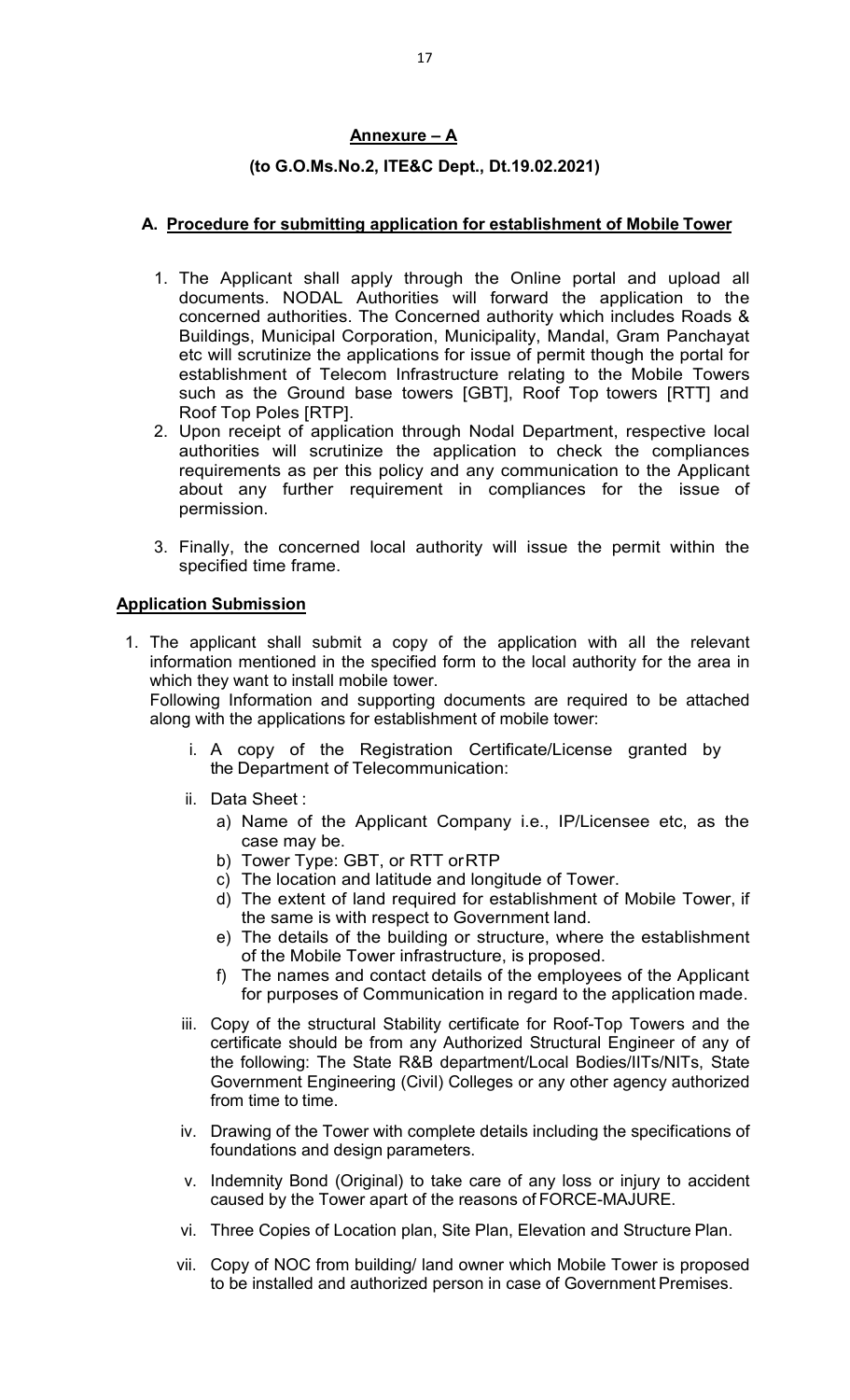- viii. Any other matter relevant, in the opinion of the Applicant, connected with related to the work proposed to be undertaken; and
- 2. If the application is not complete, the Applicant may be given opportunity to submit revised application or document(s), rectifying the defects within 15 days and the competent authority may accept the revised application.
- 3. If the local authority rejects the application, the reasons for the rejection should be intimated to the applicant in writing within 7 days of submitting the application.
- 4. However, no application shall be rejected unless the applicant has been given an opportunity of being heard on the reasons for such rejection. If there are no reasons to reject an application, the concerned Authority will issue a permit for the Mobile Tower within 60 days of the day of making the application or revised application or documents, as the case may be.
- 5. In case of rejection of application or delay in giving permission, the Applicant (TSP/IP etc) may prefer an Appeal to the District Nodal Officer (First Appellate Authority) within 15 days of such rejection. If the Applicant (TSP/IP etc) is not convinced with the decision of the District Nodal Officer (First Appellate Authority), they may prefer an appeal before the Dispute Resolution Officer (Second Appellate Authority) within 30 days of such decision of Dispute Resolution Officer (Second Appellate Authority) . If the Applicant (TSP/IP etc) is not convinced with the decision of the Dispute Resolution Officer(DRO), they may prefer an appeal before the State Telecom Committee(STC) (Third Appellate Authority) within 30 days of such decision of Dispute Resolution Officer(DRO) and the decision of STC is final and binding on the applicant.
- 6. The permission / permit issued to any Applicant shall be co-terminus with validity of License issued to Telecom Service Provider/Registration certificate issued to DoT Licensee.

# **B. Permission for Right of Way (RoW) for Under-ground Optical Fiber Cable**

An Applicant shall, for the purposes of establishment of Under-ground Telegraph infrastructure under any immovable property vested in or under the control or management of any appropriate authority, make an application, supported by such documents, to that authority in such form and manner as may be specified by that appropriate authority.

The applicant will provide the following information along with supporting documents in the application -

- i. A copy of the Registration Certificate/License granted by the Central Government.
- ii. The details of Underground Telegraph infrastructure proposed (OFC) to be laid.
- iii. The mode of and the time duration for execution of the work.
- iv. The time of the day when the work is expected to be done in case the Licensee/Applicant expects the work to be done during specific time of the day.
- v. The details of expenses that such appropriate authority will necessarily be put in consequence of the work proposed to be undertaken by the Licensee.
- vi. The inconvenience that is likely to be caused to the public and the specific measures proposed to be taken to mitigate such inconvenience.
- vii. The specific measures proposed to be taken to ensure public safety during the execution of work.
- viii. Any other matter relevant, in the opinion of the applicant, connected with or relevant to the work proposed to be undertaken, and
- ix. Any other matter connected with or related to the work as may be specified, through a general or special order, by the Central Government or appropriate State Government or appropriate Local Authority: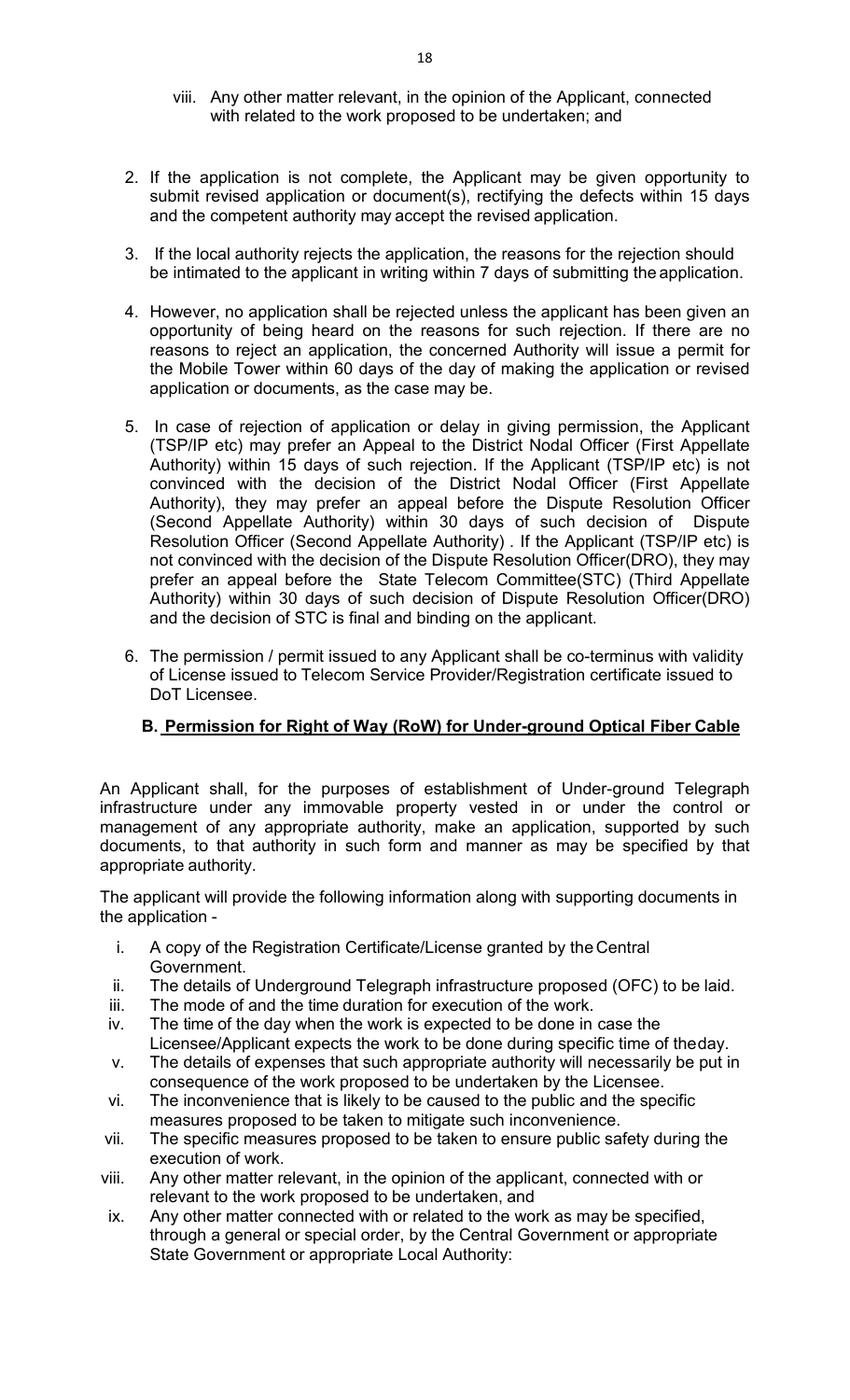- x. The applicant shall, while making the application, give a specific commitment on whether he undertakes to discharge the responsibility for restoration, to the extent reasonable and prudent, of the damage that the appropriate authority shall necessarily be put in consequence of the work proposed to be undertaken.
- xi. Every application shall be accompanied with a fee of Rs 1,000/- per KM to meet Administrative expenses for the examination of the application and the proposed work.

# **C. Grant of Permission by Nodal Officer**

The Nodal Officer shall send the received application to the local body to examine the application with respect to the parameters, namely:

- a. The Route planned for the proposed underground telegraph infrastructure and the possible interference either in the establishment or maintenance of such telegraph infrastructure, with any other public infrastructure that may have been laid along the proposed route
- b. The mode of execution
- c. The time duration for execution of the work and the time of the day that the work is proposed to be executed
- d. The estimation of expenses that the Appropriate Authority shall necessarily be put in consequence of the work proposed to be undertaken
- e. The responsibility of restoration of any damage and payment of restoration charge
- f. Assessment of measures to ensure Public safety and inconvenience that the Appropriate Authority may necessarily be put in consequence of the work proposed and the measures to mitigate such inconvenience indicated by the Applicant.
- g. Any other matter, consistent with the Act and these rules, connected with or relative to the establishment or maintenance of underground telegraph infrastructure, through a general or specific order, by the central Government, appropriate state Government or the appropriate local authority.

# **D. Obligations of Applicant in undertaking work**

- 1. The Applicant shall make the payment of expenses as determined by the Appropriate Authority within a period of thirty (30) days from the date of grant of permission and prior to the commencement of work of laying the underground telegraph infrastructure. Provided that the Appropriate Authority may, at its discretion, extend the said period for payment of expenses or submission of Bank Guarantee on an application made by the Applicant seeking such extension.
- 2. The Applicant shall ensure that
	- i. Prior to the commencement of work of laying the underground telegraph infrastructure and at all times during the extension of work, the measures to mitigate public inconvenience and provide for public safety are implemented.
	- ii. The work of laying the underground telegraph infrastructure is carried out in accordance with the conditions specified in the grant of permission by the Appropriate Authority.
- 3. The Applicant shall ensure provision of positional intelligence, through appropriate technology, of all underground telegraph infrastructure to enable the Appropriate Authority to obtain real time information on its location. The applicant has to submit proper documentation like As Built Drawing (ABDs), Single Line Diagram (SLDs) including Geo-Coordinates (Latitude & Longitude) data for clarity of UG cables.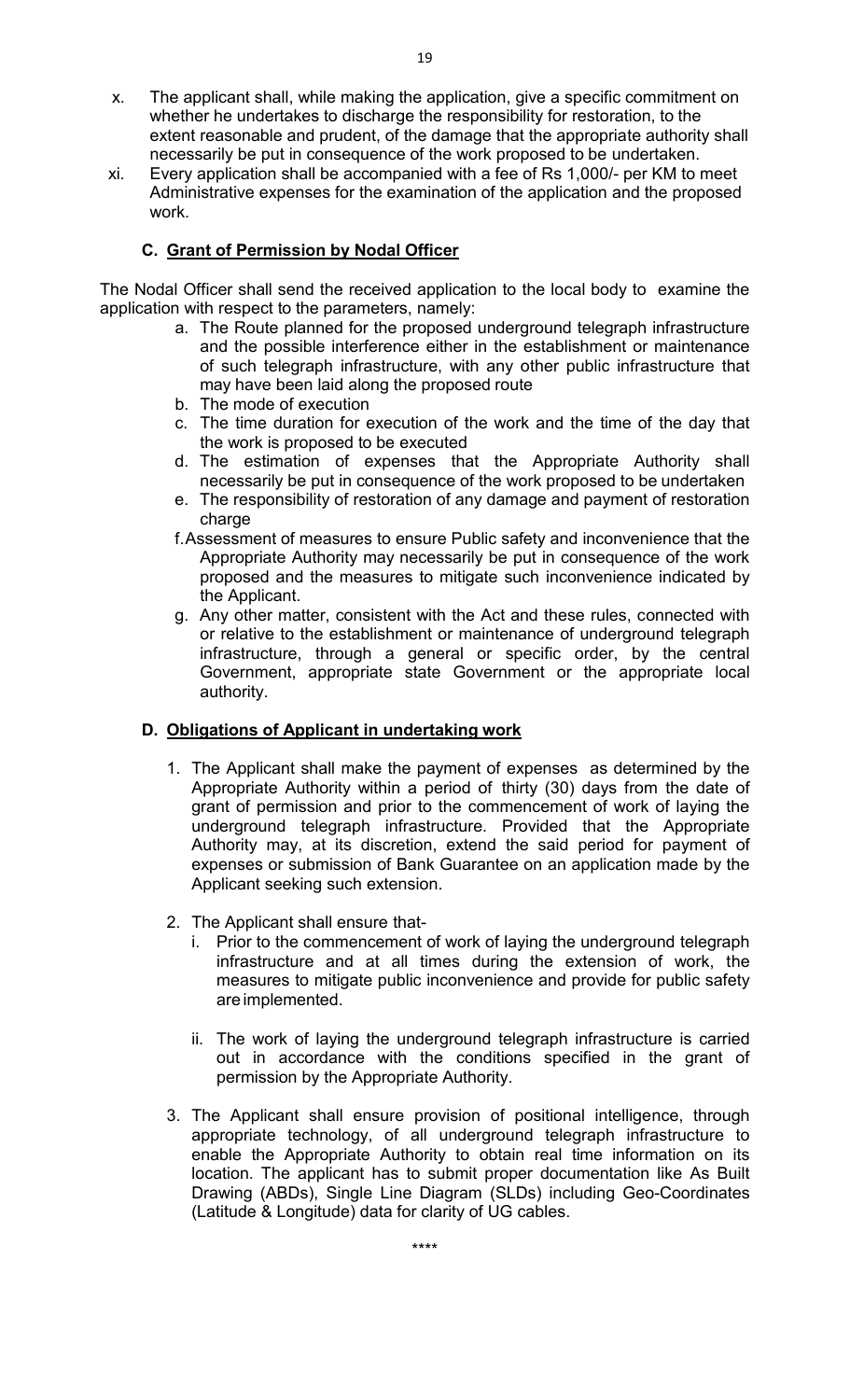## **APPENDIX**

#### **(to G.O.Ms.No.2, ITE&C Dept., Dt.19.02.2021)**

#### **Definitions:**

In this G.O., unless otherwise required in the context:

- i. "State" means State of Telangana
- ii. "Licensee / TSP" means any person holding a license issued under section 4 of the Indian Telegraph Act, 1885;
- iii. "Infrastructure Provide (IP)" means and includes a person, firm, association of persons or company who is duly registered with the DoT as Infrastructure Provider Category-1 (IP-1).
- iv. "Applicant" means any IP-1, TSP or Service Provider who makes an application seeking permission to establish and maintain of Telecom Infrastructure.
- $v.$  "Application" means the application for single window clearance for the establishment and maintenance of Telecom Infrastructure.
- vi. "Application / Form" means the Form will be incorporated in the ONLINE PORTAL. Applicants to fill Online only.
- vii. "Fees" prescribed by this policy include Administrative fees, permission charges, usage fees, utility fees as prescribed in this policy or any other tax or levy etc., that may be payable under any law, the fees or annual charges do not include GST, Labour Cess & other applicable Taxes.
- viii. "Permission" means any permission pertaining to this Policy for Telecom Infrastructure.
- ix. "Appropriate Authority" means the local authority, or such authority, body, company or institution incorporated or established by the State Government, in respect of property, under, over, along, across, in or upon which underground or over ground. Telecom infrastructure is to be established or maintained, vested in or under, the control or management of such appropriate authority.
- x. "Nodal Authority" means the Principal Secretary, ITE&C Department or his appointed representative of Department, Government of Telangana is responsible for preparation of the Policy and operational Guidelines for execution of it.
- xi. "Areas" means areas under the jurisdiction of appropriate authority: Municipal Corporations, Municipalities, Mandals, Gram Panchayats, Forest Areas and any other area falling within the jurisdiction of State Authorities.
- xii. "Local Authorities and Nodal officers" designated from various Departments to give the permission for use of the Government properties.

"Telecom Infrastructure" means the over ground telegraph infrastructure and underground telegraph infrastructure as defined in Indian Telegraph Right of Way Rules, 2016 and includes:

- $i.$  Optical Fiber Cable  $-$  Underground or over ground (Aerial).
- ii. Mobile Towers Ground base towers [GBT], Ground Based Masts [GBM], Roof Top towers [RTT], Roof Top Poles [RTP]
- **iii.** Cell on Wheel **[CoW]**
- iv. In-building solution **(IBS),** Micro communication equipment (Micro Cell) or any other appliances, apparatus, etc., necessary for effective establishment & maintenance of Telecom services.